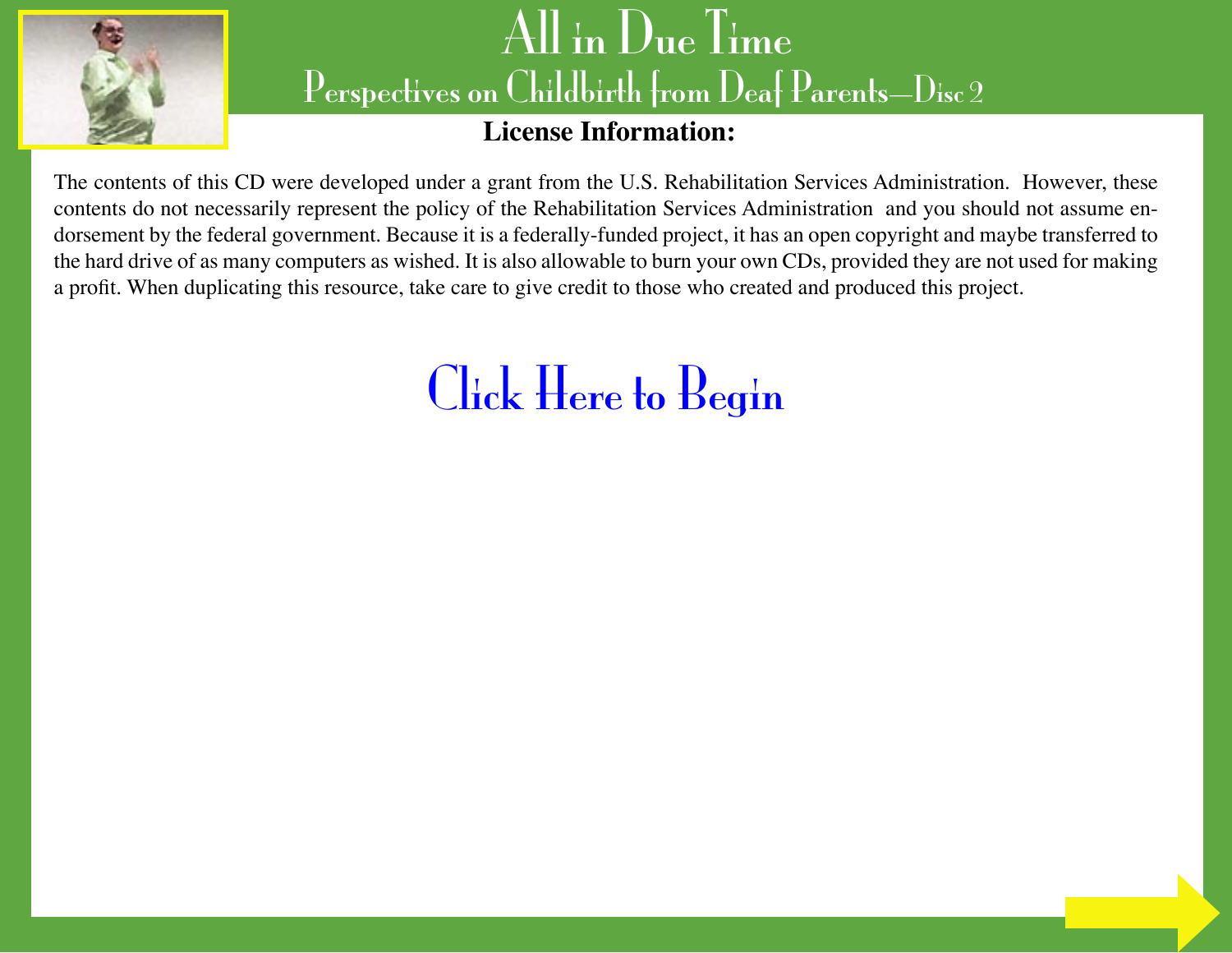<span id="page-1-0"></span>



#### Featuring:

Egina and Jimmy Beldon Christine and Roger Kraft Melody and Russell Stein

A creation of the

#### COLLEGE OF ST. CATHERINE

in partnership with SLICES, LLC. © 2003

RSA Region V ITP Award #H160A000008

Layout and Design by Digiterp Communications Distributed in agreement with the **NE Minnesota Region III Low Incidence Project**

*Click anywhere on the page to go on to the Table of Contents.*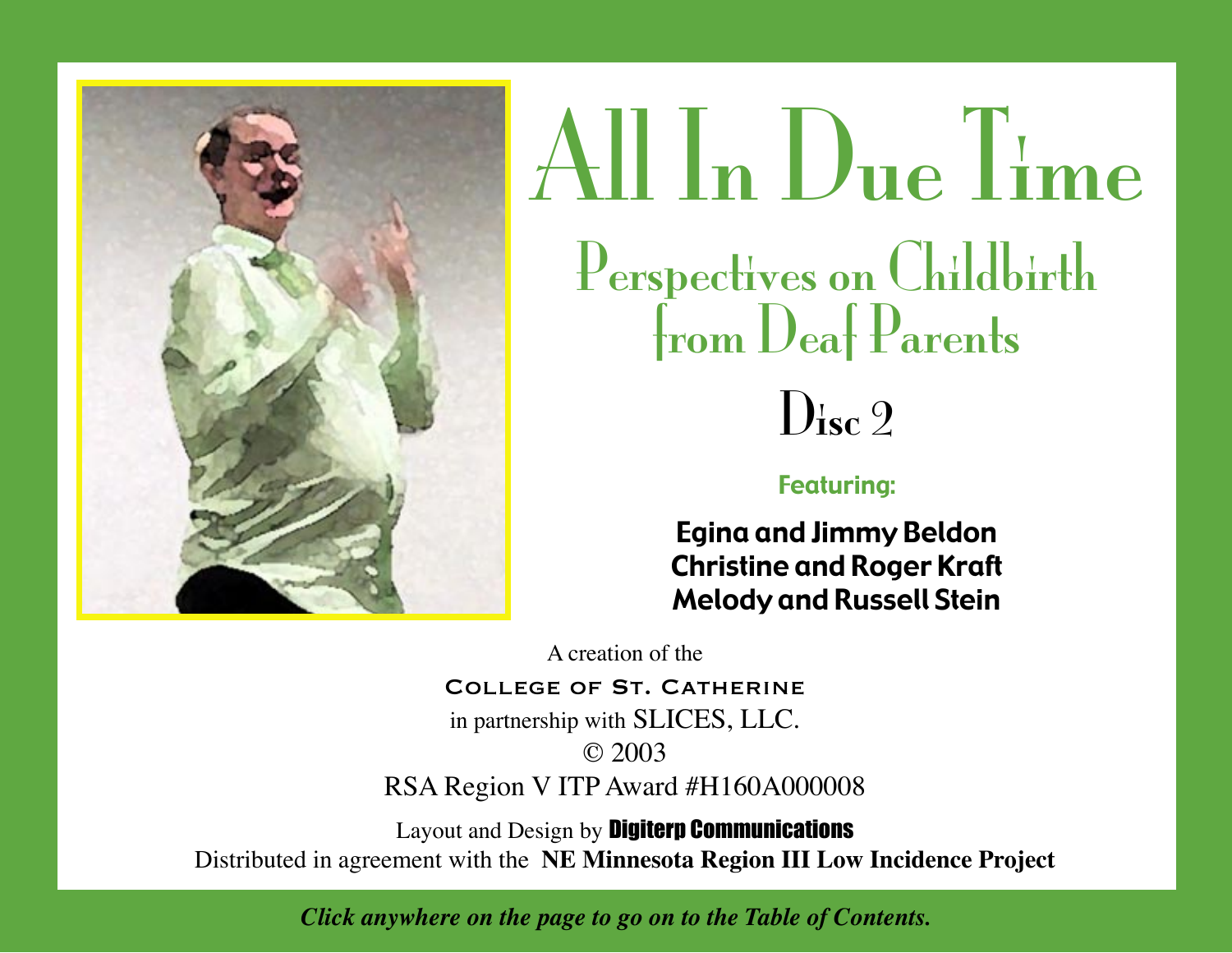<span id="page-2-0"></span>

# Table of Contents

- 4 [Using this CD-ROM](#page-3-0)
- 5 [Overview of the Project](#page-4-0)
- 6 [Working with these Texts](#page-5-0)
- 7 [Resources for Preparation and Research](#page-6-0)

### Perspectives on Childbirth from:

- 8 [Egina and Jimmy Beldon](#page-7-0)
- 10 [Christine and Roger Kraft](#page-9-0)
- 11 [Melody and Russell Stein](#page-10-0)
- 12 [Summaries of ASL Texts](#page-11-0)
- 30 [Credits for the Project](#page-29-0)

### Navigating the CD

You can move through the information on this CD in a variety of ways:

- $\mathcal V$  Click on the title of any of these pages to go to that page.
- **V** Open Bookmarks by clicking HERE or on the tab in the upper left. Use those links to navigate.
- $\mathcal V$  Click on **Blue Links** on the rest of the pages to take you to specified locations.
- $\mathcal V$  Click on the arrows at the bottom of the page to go forward or backward.
- $\mathcal Y$  Use the arrows on the toolbar at the top of the page.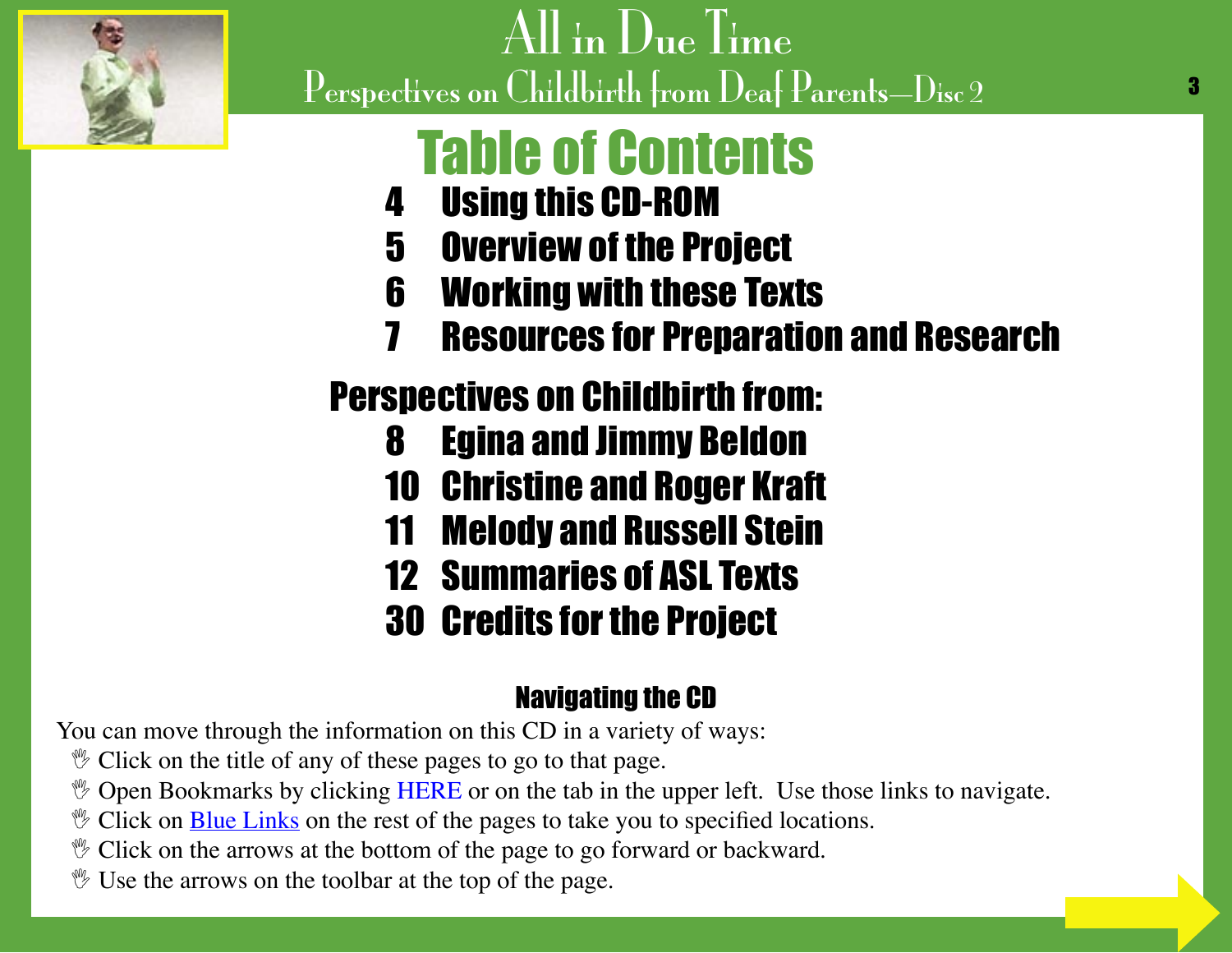<span id="page-3-0"></span>

# Using this CD-ROM

#### Software Installation

higher. (Mac OS X also needs Acrobat Reader 5.1 for floating windows to work.)

#### Video Instructions

Click on the Title to see movie. Click on Large to play a larger version of the same video file. Cick on  $\mathbf{Q} \mathbf{T}$  to open the video in the QuickTime application. A dialogue box will appear asking for permission which you should allow. If you have the QuickTime Pro application, this allows you to play the video full screen as if from a VCR.

#### *Shortcut Keys:*

- *If* The "esc" button in upper right of keyboard closes movie early.
- *<sup>\*\*</sup>* Press Space Bar for Pause/Play.
- $\mathcal{F}$  Right arrow ( $\rightarrow$ ) on keyboard allows you to play video in slow motion. (Mac: Hold button down. Windows users need to repeatedly tap the key to move from frame to frame.)
- $\mathcal V$  Click on Control Bar at the bottom of the Movie Window to move to different locations in the video. (Clicking here would move to halfway point of movie.)



[This information](#page-2-0) is on the left hand side of all pages with video links.

#### **Printing**

**If videos do not work, see** *Begin* **file on the CD. This file as links to the**  box and set your printer to landscape perspective. Some of the page will be **web for free downloading of the Software. You need QuickTime 5 or**  beyond your printer's margin. The information in the margin is only useful To print pages, select the page range which you want in your print dialogue for navigation on the computer--not necessary for off screen reading.

#### **Troubleshooting**

#### Large *link is no different from clicking on the title.*

The video files all have a resolution of 480 x 360. By selecting Large, it will play that file in the largest multiple of this which fits on your screen. If your monitor is set at 800 x 600, you will not be able to play the larger version. If your monitor is set at 1024 x 768, it will play the movie full screen. See your computer's control panel or system preferences to adjust your monitor's resolution.

#### *Mac OS X: Title and* Large *links do not work.*

Acrobat Reader 5.0 did not support playing movies in floating windows. Acrobat Reader 5.1 fixed this problem. Go to *Begin* file on the CD for a link to download this free program.

#### *When I play the large version of the movie, it is not smooth.*

Playing the larger version of the movie requires more processing speed. Try it on a different computer, or use the smaller movie by clicking on the title.

#### *When I open the QuickTime player, the video is not smooth.*

Particularly on Windows systems, this option does not always produce clear video quality. Use the Large or Title options to view the video.

For updated support, visit: *[www.digiterp.com/support.html](http://www.digiterp.com/support.html)*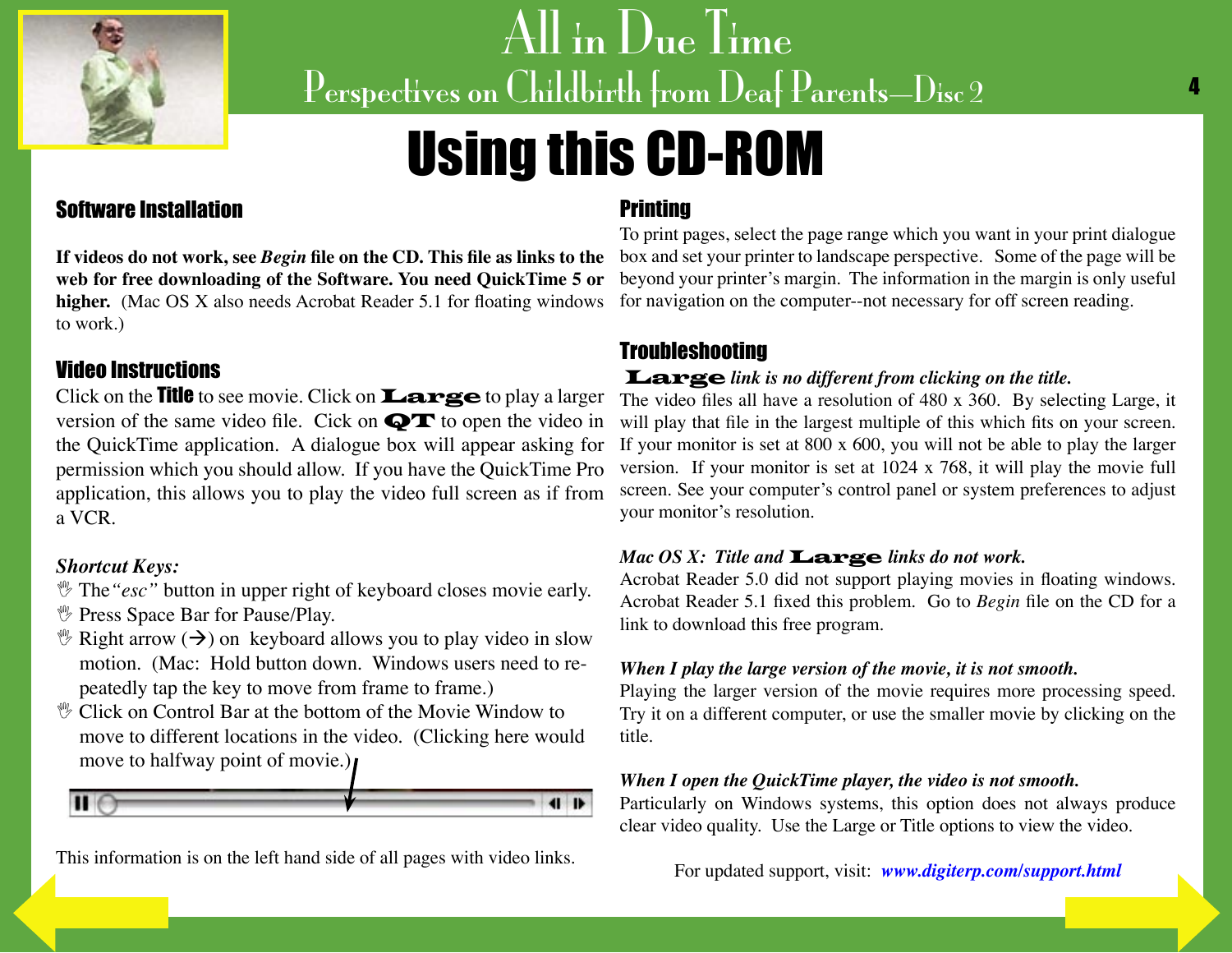<span id="page-4-0"></span>

# All in Due Time Perspectives on Childbirth from Deaf Parents—Disc 2 5 Overview of this Project

millions of women around the world, regardless of their country of origin, ethnicity, socio-economic background, sexual orientation, ability, disability or hearing status. And while this millions of women around the world, regardless of their country of origin, ethnicity, socio-economic background, event is shared by so many, the birthing process and experience is as unique to the parents as the baby being born.

Health care appointments, including prenatal care, birth, and postnatal care, are some of the most challenging for interpreters. Not only do they demand that the interpreter be technically skilled, highly professional, and ethical but they also must be keenly sensitive to the personal nature of the interaction.

The RSA Region V Project at the College of St. Catherine in partnership with SLICES continues to develop innovative CD ROMs in an effort to help interpreters develop and hone the technical skills needed to interpret in these demanding, personal and potentially life-threatening situations. "To the Heart of the Matter" and "Stomach This!" were our first projects of this nature. We are in the process of releasing two more CDs which offer appointment settings and model interpretations in cardiology and gastroenterology so that interpreters may apply the information learned in the first two CDs to "real life" interactions.

When discussing the plans for this CD addressing the birth experience, we wanted to use the same format as the first two: to present the topic in spoken English by a native English speaker, and in American Sign Language by a native ASL user. The original plan to produce one CD has now become a project with several phases. The first phase is this two CD set featuring the birth experiences of six Deaf couples. The stories they share are rich and represent a variety of factors and [complications th](#page-3-0)at occurred before, during and after the births of their

children.

We'd like to extend a special thanks to the parents who so generously shared their experiences with us: Heidi and Jeff Branch, Stacie and Scott Miller, Brandi and Tim Rarus, Melody and Russ Stein, Christine and Roger Kraft, and Egina and Jimmy Beldon. We were touched by their willingness to share details of such a personal experience so that interpreters could learn from their stories. Thank you so much! A special thanks also goes to Ann Marie Mickelson, who generously opened her home to us so we could film these parents in a comfortable environment.

Since the perspectives, goals and language use is often different for the medical personnel involved with a birth, the next phase of this project will include filming various health care providers, including deaf and non-deaf doulas, midwives, doctors and childbirth educators.

This CD has the potential to be used in a variety of ways to develop your knowledge and skills in the realm of interpreting in obstetrics. You will find some ideas on page 6 to start your work with these stories. On page 7 you will find a listing of various internet resources that will help you prepare for your work with this material (and with ob/gyn appointments you may be scheduled to interpret.) Many of these websites offer very clear pictures and explanations of concepts you will find useful.

We are thrilled to offer you these resources and hope you find them helpful as you develop your skills for working with health care providers and parents-to-be.

*Staff of the RSA Region V Project*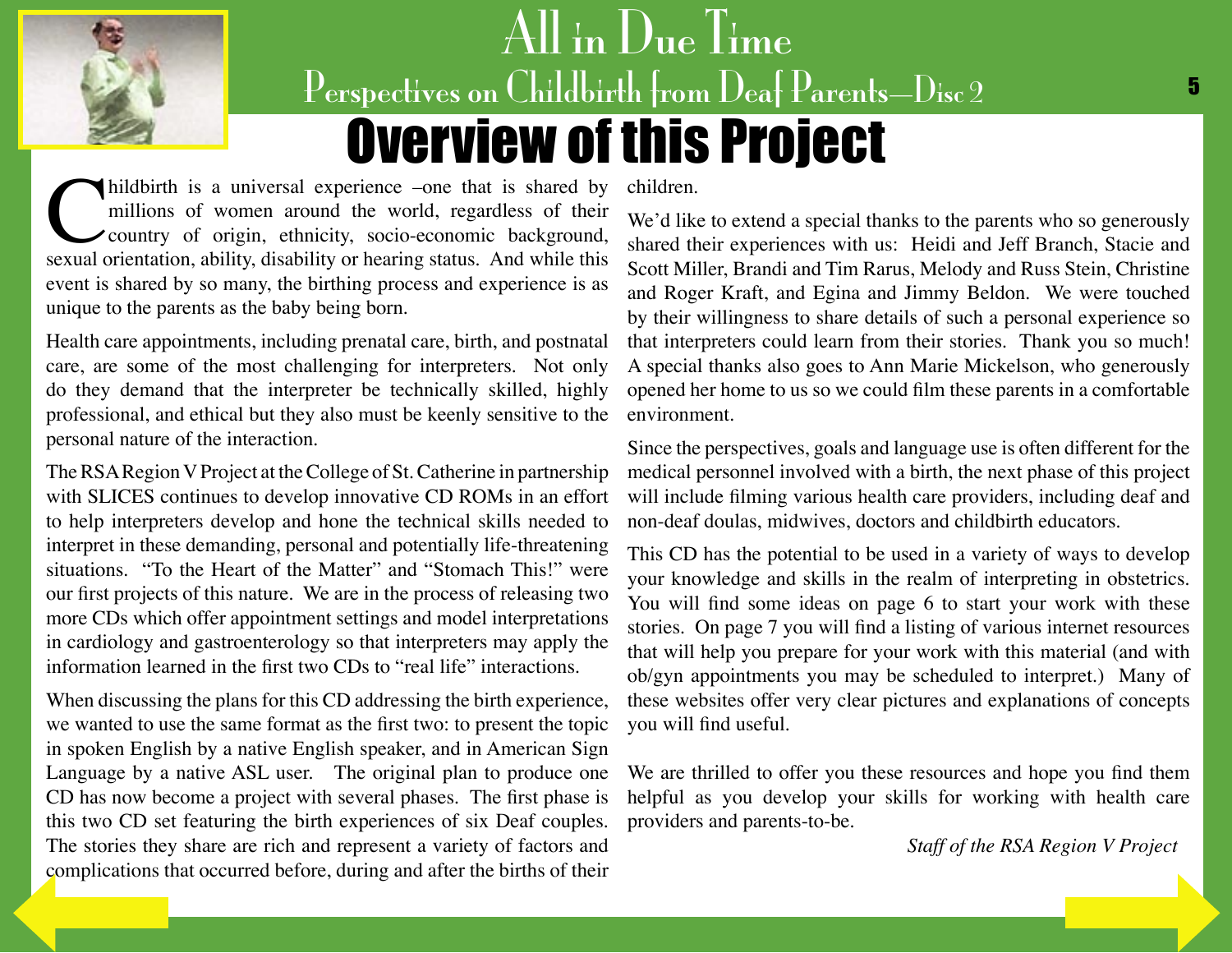<span id="page-5-0"></span>

### Suggestions for Working with these Texts

#### Objective: To prepare for interpreting medical appointments related to pregnancy and childbirth.

The following series of activities are designed to support you in achieving the objective above.

#### 1. Do some research on terminology and procedures related to Childbirth.

The following page has suggested resources for developing a better understanding of concepts and processes related to childbirth. There is a wealth of information on the internet, as well as many books, designed to give future parents a better idea of what to expect. These resources can also be of assistance to an interpreter preparing to interpret for situations related to pregnancy and childbirth.

#### 2. Watch the video and analyze use of language to describe terms and processes related to childbirth.

The video from each couple is divided into segments to allow you to watch different portions. Some of the video describes more about the processes of life surrounding childbirth...dealing with accomodations at work or in other arenas of life. Other portions of the video is more focused on the technical processes of birth and dealing with the medical profession. Descriptions underneath the video links give suggestions of topics to look for in each of the video portions. Using these suggestions, watch the video to add to your own ideas about how to talk about childbirth in ASL.

#### 3. Describe certain processes in ASL.

After watching the couples talk about childbirth in ASL, pick certain concepts or processes and describe these in ASL. For example, you may choose to describe a C-section as if you were explaining it to a Deaf friend who was unfamiliar with what happens in that procedure. You may want to videotape yourself so that you can watch your rendition and see how effectively you were able to incorporate the language features demonstrated on the CD.

#### 4. Interpret from ASL to English imagining the setting being a Doctor's appointment asking for past history.

After all of this preparation and analysis, voice interpret the segments with the imagined target audience of a doctor looking for [past history rel](#page-4-0)ated to pregnancy and childbirth.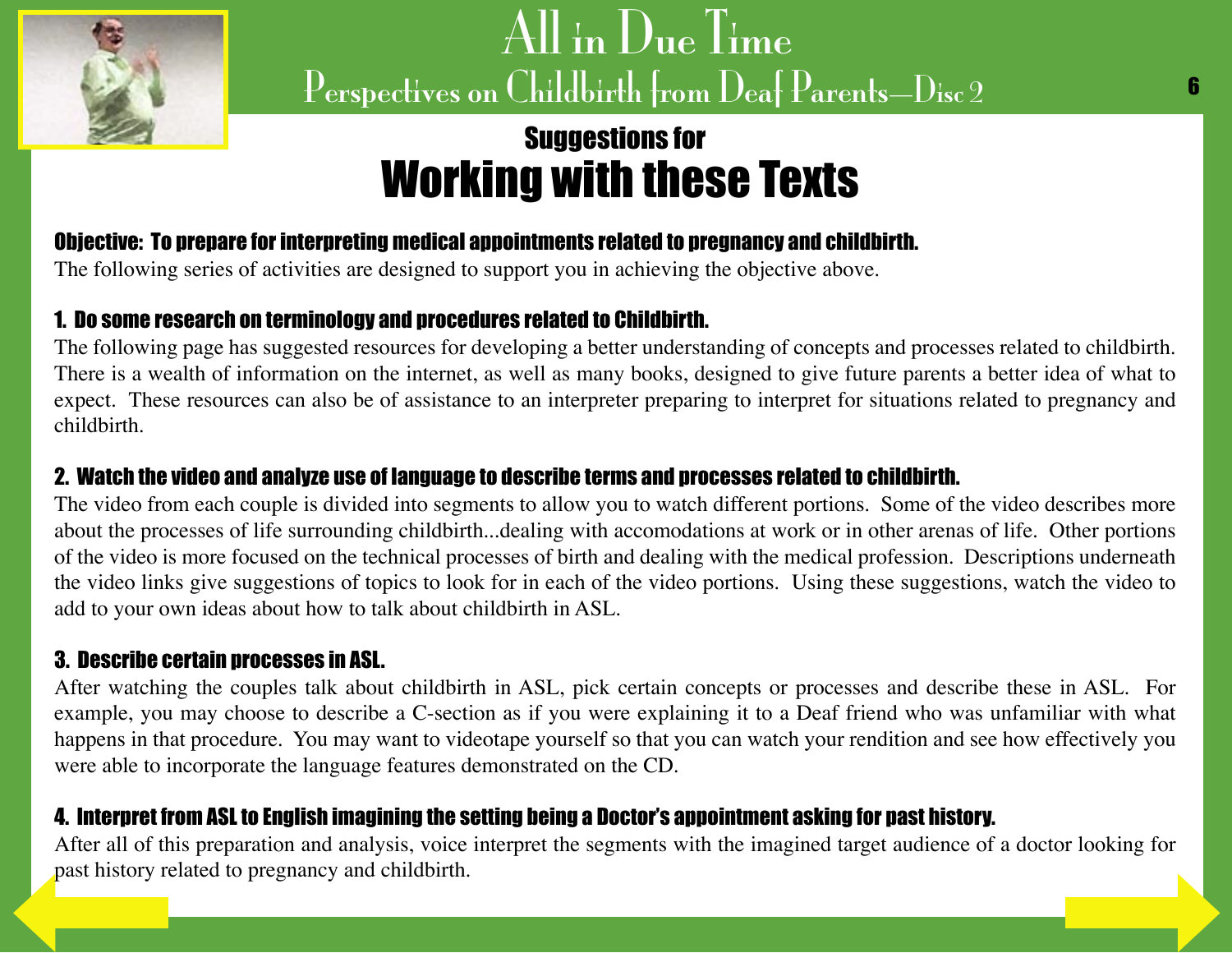<span id="page-6-0"></span>

### Suggested Resources for

# Preparation and Research on Childbirth

*There is an incredible quantity of information on the web about pregnancy and childbirth. In addition to explanations of procedures and conditions, there are all sorts of perspectives about the pros and cons of certain approaches. Click on any blue word to take you to an internet site with information on that topic. The concepts offered here are not comprehensive, but offer a start to what might be encountered in OB/GYN appointments.*

### 1. Understand physical anatomy related to childbirth.

Two options for Diagrams of Female Reproductive Anatomy from the AMA Atlas:

[Non-Pregnant Anatomy](http://www.ama-assn.org/ama/pub/category/7163.html) [Anatomy during Pregnancy](http://www.ama-assn.org/ama/pub/category/7161.html)

#### 2. Understand procedures that might be used during pregnancy, labor and delivery.

A glossary of terms related to child birth.: [Obgyn.net](http://www.obgyn.net/displayarticle.asp?page=glossary_of_terms) 

The following websites offer resources and perspectives on some of the medicines and procedures which might be used during labor and delivery.

| <b>Amniocentesis</b> | Midwifery                   | <b>Analgesia and Anasthesia</b> | <b>Ultrasound</b> |
|----------------------|-----------------------------|---------------------------------|-------------------|
| C-Section:           | <b>Various Perspectives</b> | Diagrams                        |                   |
| Episiotomies:        | <b>Various Perspectives</b> | Diagrams                        |                   |

#### 3. Understand some of the potential complications in pregnancy and delivery.

| A General Description of Possible Complications |                            | <b>Birth Defects</b>      | <b>Pre-term Labor</b> |
|-------------------------------------------------|----------------------------|---------------------------|-----------------------|
| <b>Bicornuate Uterus</b>                        | <b>Breech Presentation</b> | <b>Ectopic Preganancy</b> | Infertility           |
| Placenta Abruptio                               | Placenta Previa            | Preeclampsia/Toxemia      | Miscarriage           |

### [4. Go on to th](#page-5-0)e next page and the perspectives on childbirth.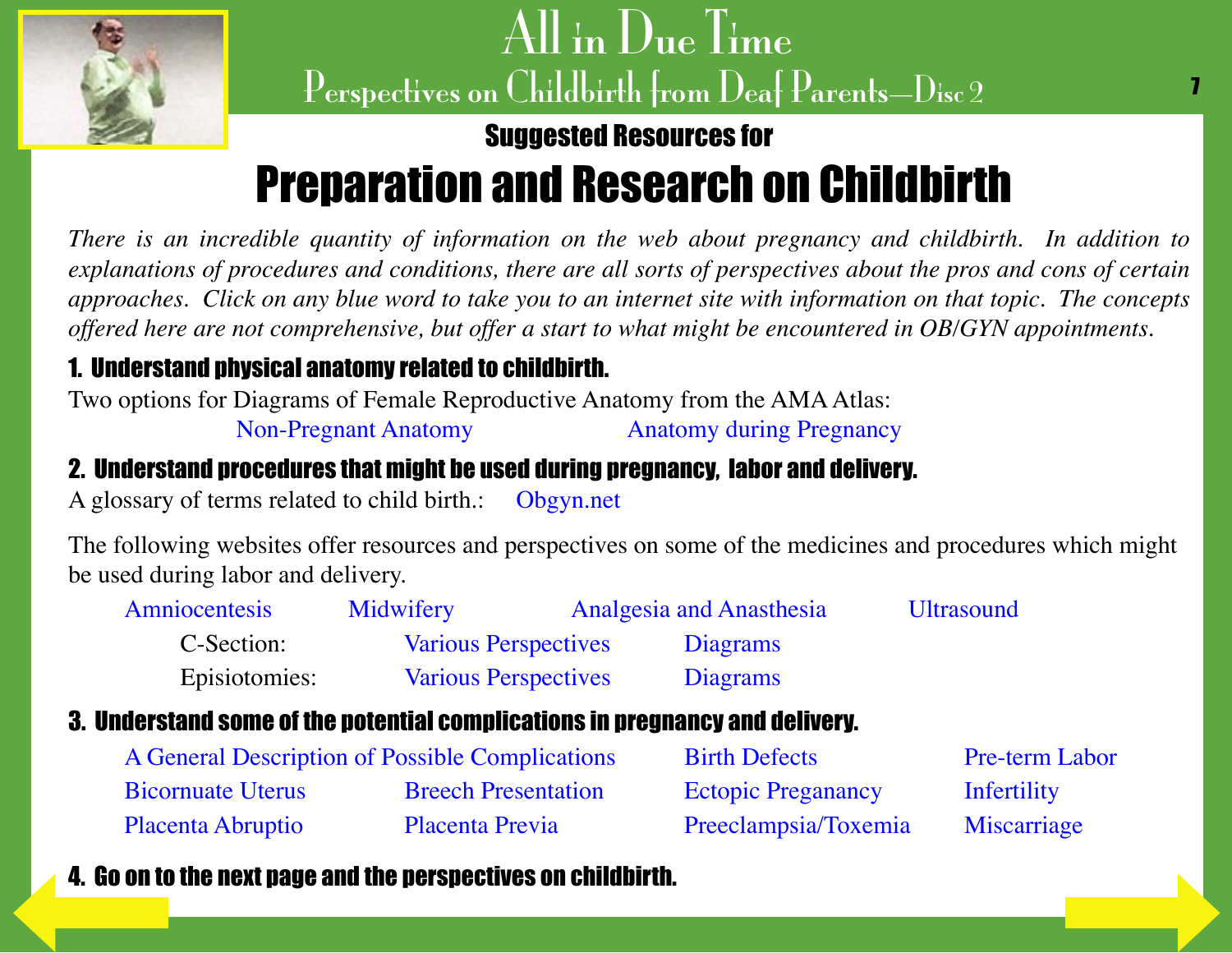<span id="page-7-0"></span>

### Playing Movies

Click on **Title** to see movie.

Large opens larger scale version of movie.

Click on **OT**  to open in QuickTime Player application.

> *"esc"* button upper right of keyboard closes movie window.

Press *Space Bar* for Pause/Play.

*Right arrow*  $(\rightarrow)$ allows you to play video in slow motion.

Click on control bar to move to that point in video.

See [Using this CD](#page-3-0) [for details.](#page-6-0)

# All in Due Time Perspectives on Childbirth from Deaf Parents—Disc 2

### Perspectives from Egina and Jimmy Beldon

|   | <b>Meet Jimmy</b><br>Jimmy briefly introduces himself. (0:29)                                                                                                                                                                                                                                                     | Large |             | Summary        |
|---|-------------------------------------------------------------------------------------------------------------------------------------------------------------------------------------------------------------------------------------------------------------------------------------------------------------------|-------|-------------|----------------|
|   | <b>Meet Egina</b><br>Egina briefly introduces herself. (0:29)                                                                                                                                                                                                                                                     | Large | ay t        | <b>Summary</b> |
| e | <b>Names of Children</b><br>Jimmy gives the name and ages of their five children. (0:39)                                                                                                                                                                                                                          | Large | ФТ          | <b>Summary</b> |
|   | <b>First Delivery</b><br>Egina and Jimmy describe the process of their child's first birth, including their initial desires<br>to have a natural delivery, and how Egina ended up being induced and having a C-section.<br>Processes discussed include: Induction via IV, Epidural anasthesia, C-Section. (12:19) | Large | $\bullet$ T | <b>Summary</b> |
|   | <b>Second Delivery</b><br>They explain going for a Vaginal Birth After C-Section (VBAC) for the birth of their son.<br>Processes discussed include: Induction by Stripping; VBAC; delivery with suction. (8:16)                                                                                                   | Large | $\bullet$ T | <b>Summary</b> |

**Video requires QuickTime 5 or higher. If video doesn't work, be sure you have the appropriate version of QuickTime installed. See** *Begin* **file for software installation instructions.**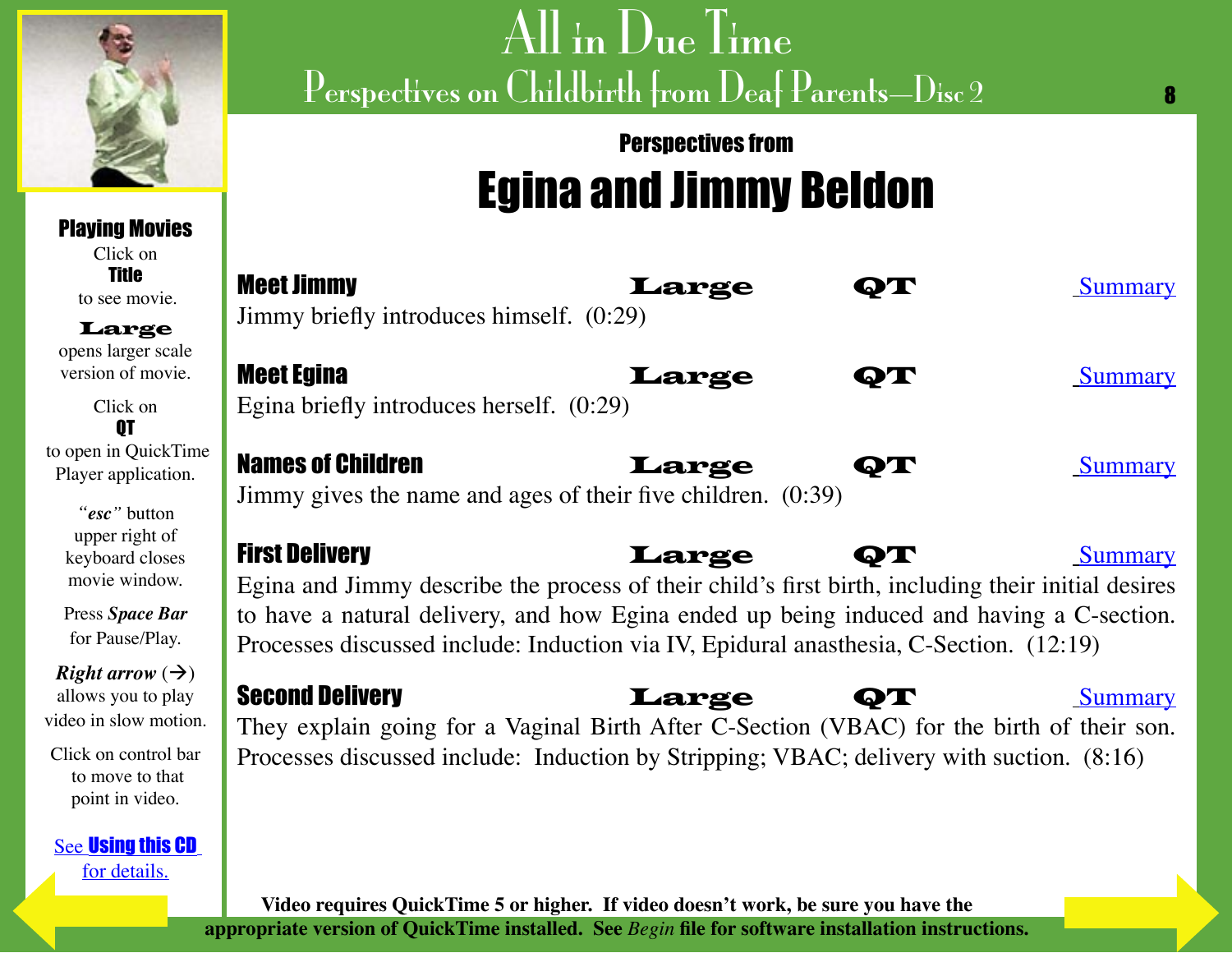<span id="page-8-0"></span>

### Perspectives from Egina and Jimmy Beldon (continued)

 $\mathbf{Q}$ 

### to see movie.

Large opens larger scale version of movie.

Playing Movies Click on Title

Click on QT to open in QuickTime Player application.

> *"esc"* button upper right of keyboard closes movie window.

Press *Space Bar* for Pause/Play.

*Right arrow*  $(\rightarrow)$ allows you to play video in slow motion.

Click on control bar to move to that point in video.

See [Using this CD](#page-3-0) [for details.](#page-7-0)

#### Third Delivery **Large** QT [Summary](#page-16-0) Egina and Jimmy tell the story of their third delivery which was an attempt at having a home birth that turned into a bumpy ride in an ambulance with a hospital delivery. Processes discussed include: midwifery; meconium; ultrasound; delayed onset of labor; water birth. (10:57)

#### Fourth Delivery **Large** QT [Summary](#page-19-0)

#### Egina and Jimmy explain how they were finally able to have the delivery at home which they had been wanting. (3:04)

#### Fifth Delivery **Large QT** [Summary](#page-20-0)

#### They explain about their fifth delivery which happened in the hospital with a midwife. Processes discussed include: breaking the amniotic sac (water). (3:04)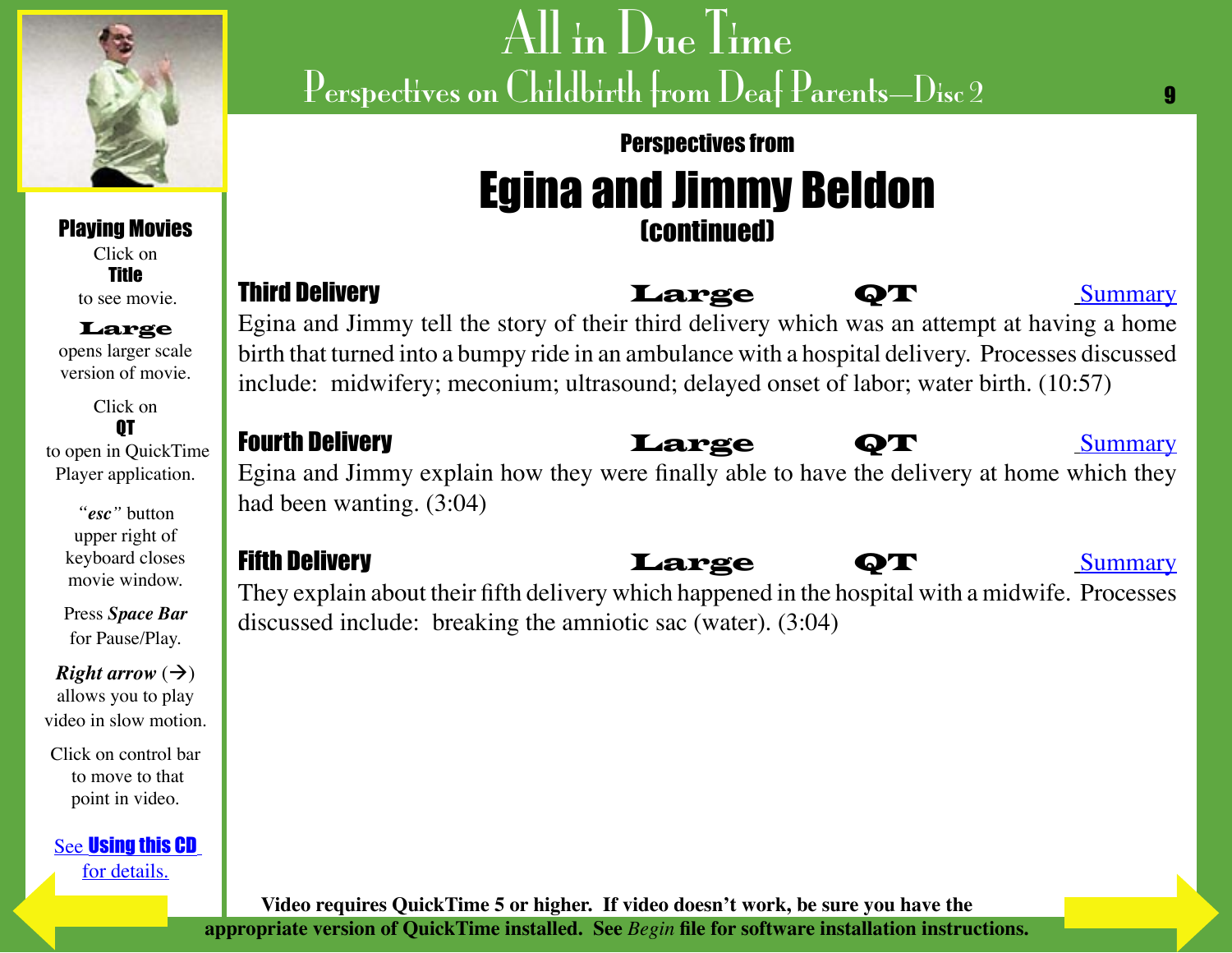<span id="page-9-0"></span>

Playing Movies

# All in Due Time Perspectives on Childbirth from Deaf Parents—Disc 2

### Perspectives from Christine and Roger Kraft

10

| Click on<br><b>Title</b><br>to see movie.<br>Large<br>opens larger scale | <b>Meet Christine and Roger</b><br>Large<br><b>Summary</b><br>ОТ<br>Christine and Roger introduce themselves and talk about their life and work. (1:12)             |
|--------------------------------------------------------------------------|---------------------------------------------------------------------------------------------------------------------------------------------------------------------|
| version of movie.                                                        | <b>First Child</b><br>Large<br>QT<br><b>Summary</b>                                                                                                                 |
| Click on<br>0T<br>to open in QuickTime<br>Player application.            | They describe the events surrounding the birth of their first child--with particular reference to<br>Cal Ripken's baseball career. (4:58)                           |
| "esc" button<br>upper right of<br>keyboard closes                        | <b>Second Child</b><br>Large<br>ОТ<br><b>Summary</b><br>They discuss the birth of their second child, which happened on Thanksgiving (2:02)                         |
| movie window.                                                            | <b>Third Child</b><br>Large<br><b>Summary</b><br>QT                                                                                                                 |
| Press Space Bar<br>for Pause/Play.                                       | They explain the birth of their third child, which happened on Super Bowl Sunday. They also<br>discuss the coming birth of their fourth child. $(2.21)$             |
| <i>Right arrow</i> $(\rightarrow)$                                       |                                                                                                                                                                     |
| allows you to play<br>video in slow motion.                              | <b>Complete Moviel First - Third Child)</b><br>Large<br><b>Summary</b>                                                                                              |
| Click on control bar<br>to move to that<br>point in video.               | This link plays the discussions of the three deliveries in a continuous format. View this if you<br>want to see a longer segment of uninterrupted discourse. (9:20) |
| <b>See Using this CD</b><br>for details.                                 |                                                                                                                                                                     |

**Video requires QuickTime 5 or higher. If video doesn't work, be sure you have the appropriate version of QuickTime installed. See** *Begin* **file for software installation instructions.**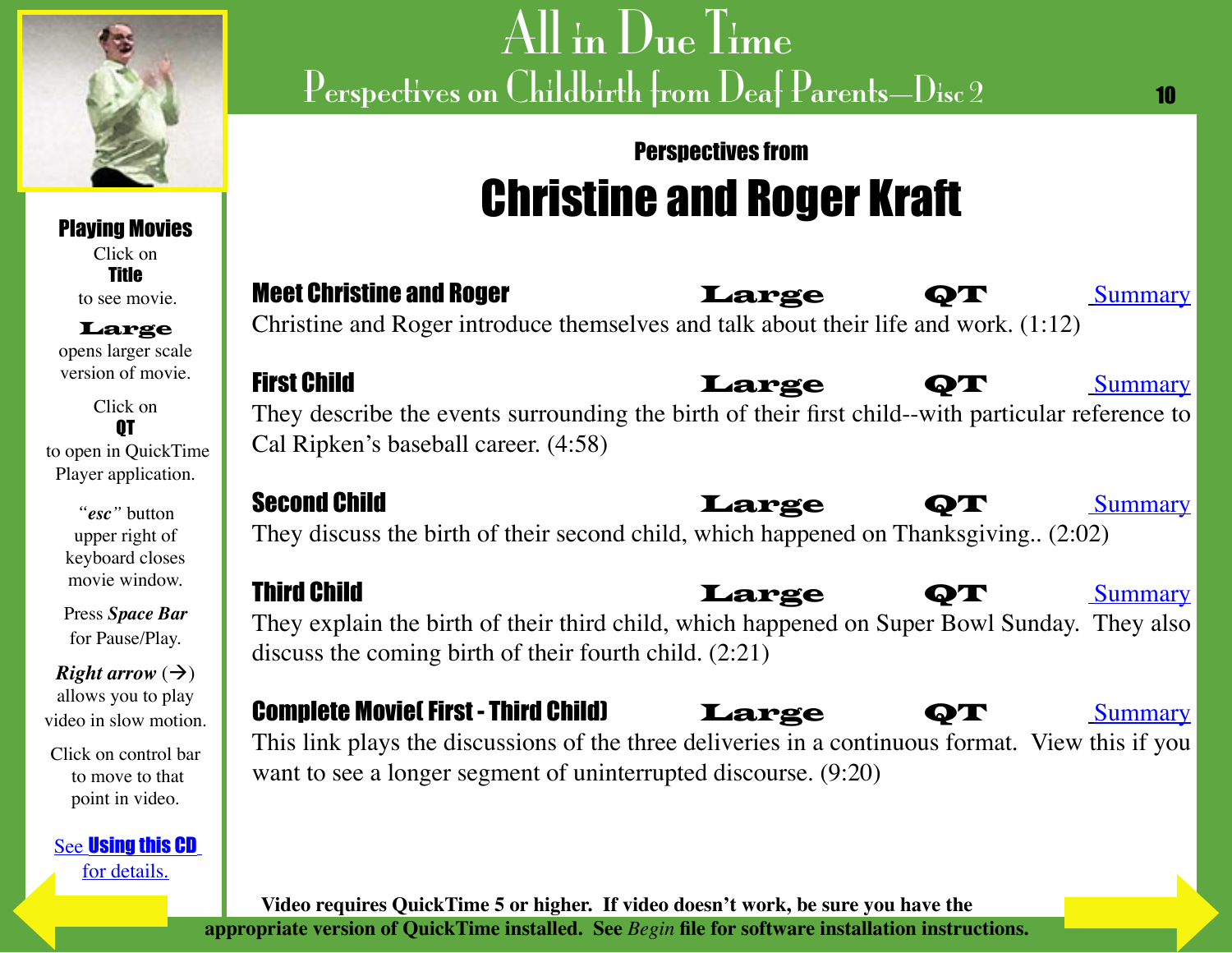<span id="page-10-0"></span>

Playing Movies Click on Title to see movie. Large opens larger scale version of movie.

Click on QT to open in QuickTime Player application.

> *"esc"* button upper right of keyboard closes movie window.

Press *Space Bar* for Pause/Play.

*Right arrow*  $(\rightarrow)$ allows you to play video in slow motion.

Click on control bar to move to that point in video.

See [Using this CD](#page-3-0)

# All in Due Time Perspectives on Childbirth from Deaf Parents—Disc 2

#### 11

#### Perspectives from

# Melody and Russell Stein

Meet Melody **Example 19th Control Control** Meet Melody **[Summary](#page-24-0)** Melody gives an introduction of herself including the story of her journey from Hong Kong to Sioux Falls, SD. (2:51)

Russell talks about his background, how he met Melody, and introduces an interest in numbers which he expands on related to his children's births.. (2:52)

Birth Story Large QT [Summary](#page-26-0) Melody and Russell talk about preparation and events related to the birth of their two children. Processes discussed include: perpsectives on working with an interpreter and nursing staff and epidural anesthesia. (6:35)

[Table of Contents](#page-2-0)

[Credits for this Project](#page-29-0)



#### Meet Russell **Reference Called Large QT** and <u>[Summary](#page-25-0)</u>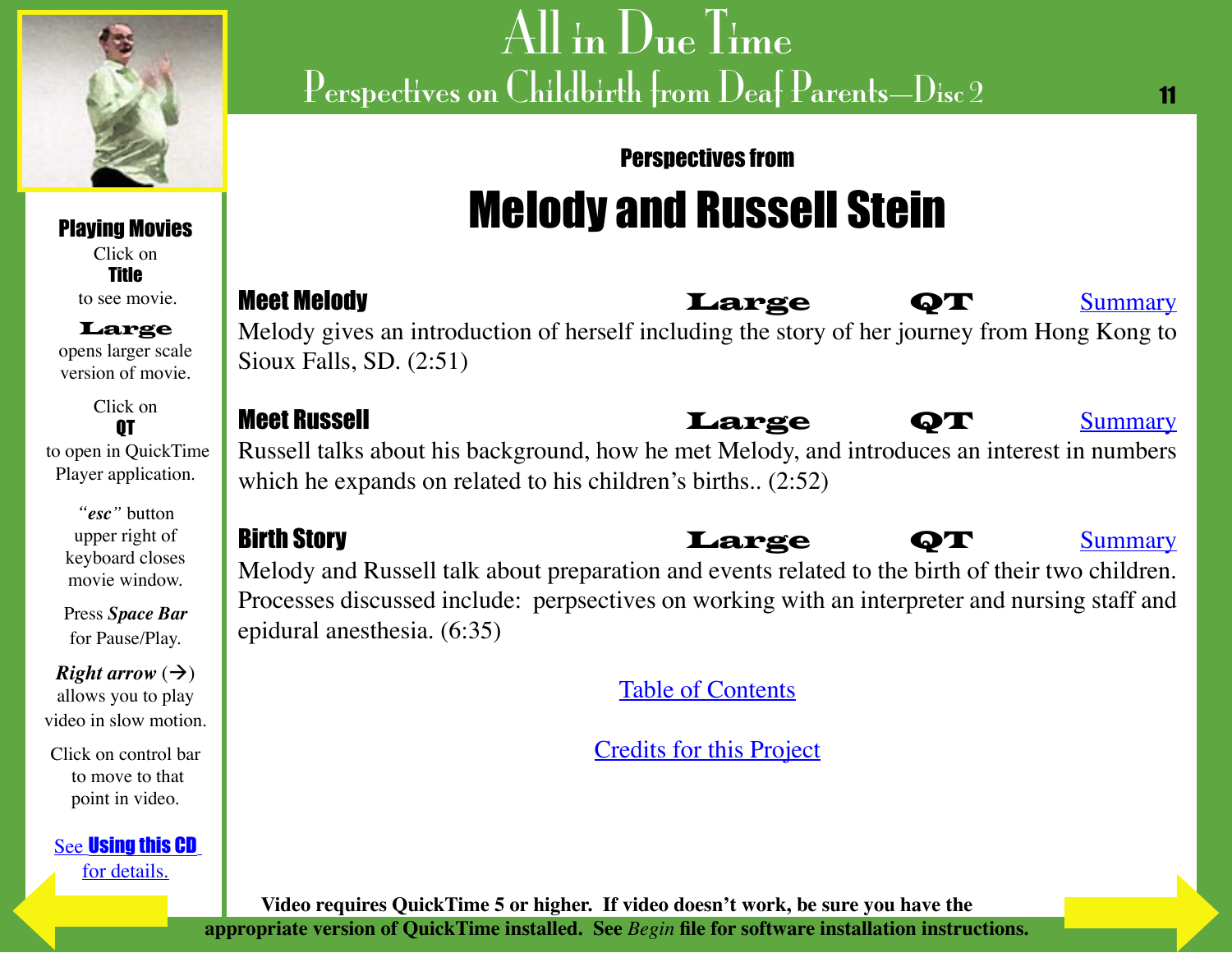<span id="page-11-0"></span>

### Written Summaries of ASL Texts

#### About the Summaries

*These summaries were completed by Patty Gordon, a certified interpreter, who worked with the video files and was not present at the filming. You will notice in the summaries that there are some areas where it is unclear as to the meaning in the text. Some of these are due to the intimacy of some of the conversation between two people who know each other well. Some of it is due to the ambiguity of ASL in specifying gender. The important thing to keep in mind is that the summaries are provided simply to support your own comprehension and analysis of the material.*

#### Meet Jimmy:

Jimmy is from an all Deaf family, His children are 4<sup>th</sup> generation Deaf. He's originally from Ohio. He's worked in several states including Mississippi, Ohio, Minnesota and now South Dakota. [Return to Video Options](#page-7-0)

#### Meet Egina:

Egina is from an all Deaf family. Her children are  $3<sup>rd</sup>$  generation Deaf on her side of the family. She's originally from California. She majored in child development at Gallaudet. She now lives in South Dakota. Like Jimmy, she's moved around quite a bit, but has always had the same job: housewife.

**[Return to Video Options](#page-7-0)** 

#### Names of Children

Estina, 8 - Deaf Jimmy Paul (J.P.), 6 – Deaf Emelia, 4

Ernelina, 2 (almost 3) – hearing Jarod, 14 months

[Return to Video Options](#page-7-0)

#### First Delivery

Jimmy and Egina have 5 children, between 1- 8 years old. Egina explains that they have 3 girls (one of whom is hearing) and 2 boys. Jimmy clarifies the birth order and gender of the kids, explaining that Egina "lost count" of which child is which (understandable error!).

Egina always knew she wanted children. When she and Jimmy married, they planned to wait 2 years before starting a family. They became pregnant on their honeymoon (an "oops" baby, as Jimmy calls it). Egina was worried about what they would do. After Jimmy reminded her that they were married (so having a baby was ok), they started to get excited about the idea of having a baby. Egina was a bit worried about the fact that this was not what they had planned, but Jimmy encouraged her to think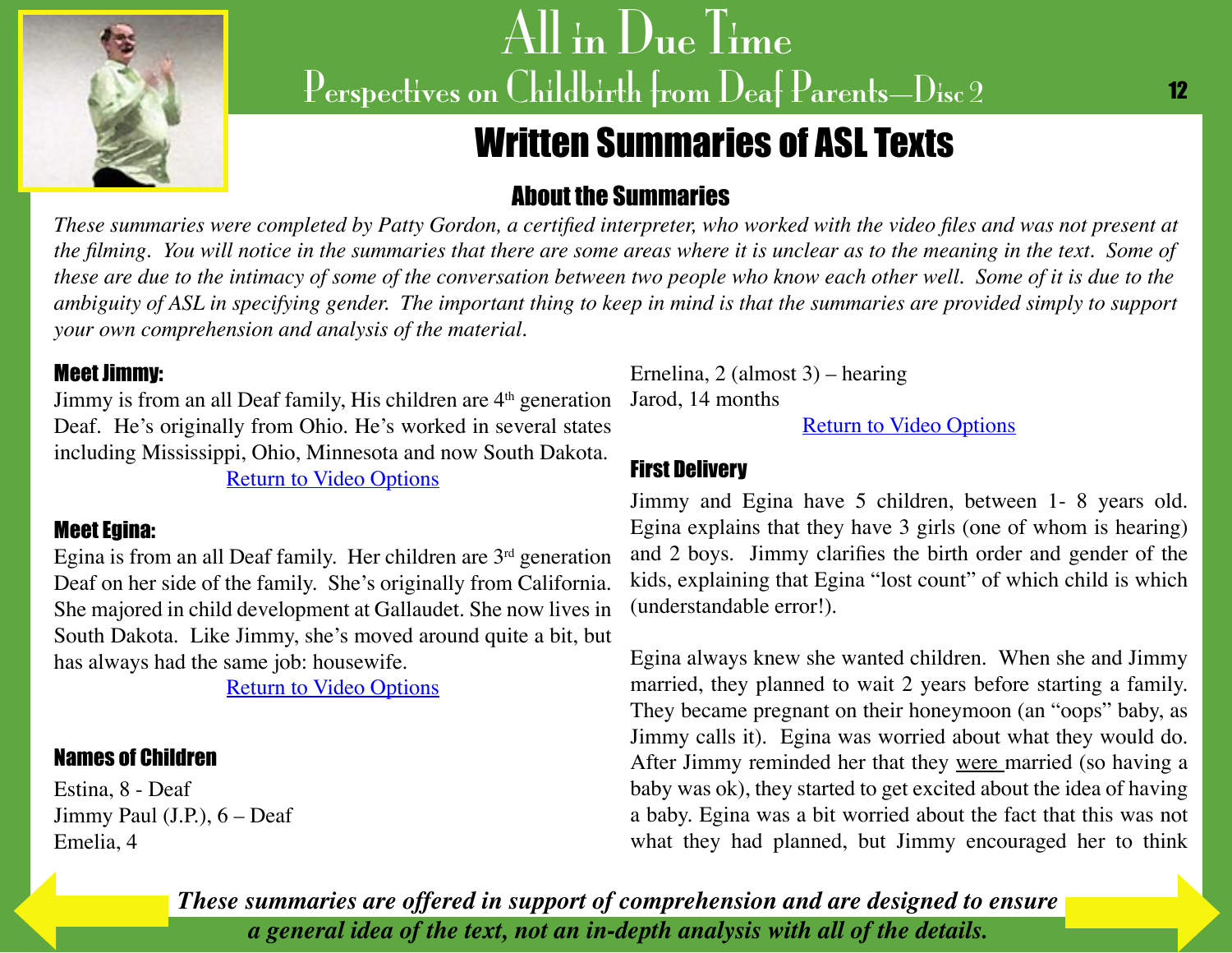<span id="page-12-0"></span>

## All in Due Time Perspectives on Childbirth from Deaf Parents-Disc 2 Written Summaries of ASL Texts

positively and that they would be ok.

Egina wanted a female obgyn and asked around for some recommendations. When she went to a clinic she'd heard about, they said they had 5 doctors. She was so inexperienced at the time that she thought they meant she'd have to go to 5 different doctors. They found an interpreter who the Beldons happened to know because her husband was deaf. The interpreter didn't have experience interpreting for a birth, but they didn't mind. Jimmy and Egina went to their first appointment ready with a "birth plan". They'd read a book that encouraged them to think about what they wanted to happen during delivery; Jimmy wanted to cut the cord, actually deliver the baby, and Egina wanted a natural birth. When they presented their plan to the doctor, they the cord or delivery the baby because of liability issues. Egina and Jimmy didn't have any experience with all this, but the book they read was written by a doctor and they had heard from other sources that what they wanted should be just fine. They were totally put off by the doctor's response to their requests, but because they were so inexperienced, they went ahead with her anyway.

Egina was past due. Although she was at 41 weeks, they read that it was ok to go to 42 weeks. Instead, the doctor insisted

they induce at 41 weeks. Both Egina and Jimmy had no real idea what they were doing or what to expect, given it was their first time, but they were very excited. They went to the hospital early in the morning, with both their mothers in tow. They also called Jimmy's sister, who had interpreted for several births. She told them that the IV would start the contractions right away and that they would be fast and hard. The IV drip started…and the contractions didn't. Egina remembers how the nurses were betting on how long the process would actually take. Both of them were so energized and excited – ready for the delivery. Jimmy was in his scrubs and set to go….and nothing happened. Time went by without any contractions starting at all.

did not get a good reaction. The doctor said Jimmy couldn't cut Jimmy did his best to do everything they'd learned in Lamaze They gave her a second dose and the contractions started at last. class. He tried to get their breathing in sync, counting the breaths through the contractions. Both their mothers were in the room with them (it was a big room) and monitoring everything as it happened. Egina wasn't experiencing any pain at that point. Jimmy, however, would get distracted and lose count and Egina would have to whack him to bring him back to her and the work ahead. It was crazy – first time through it, managing the breathing, hyperventilating…talking to the parents – just really wild.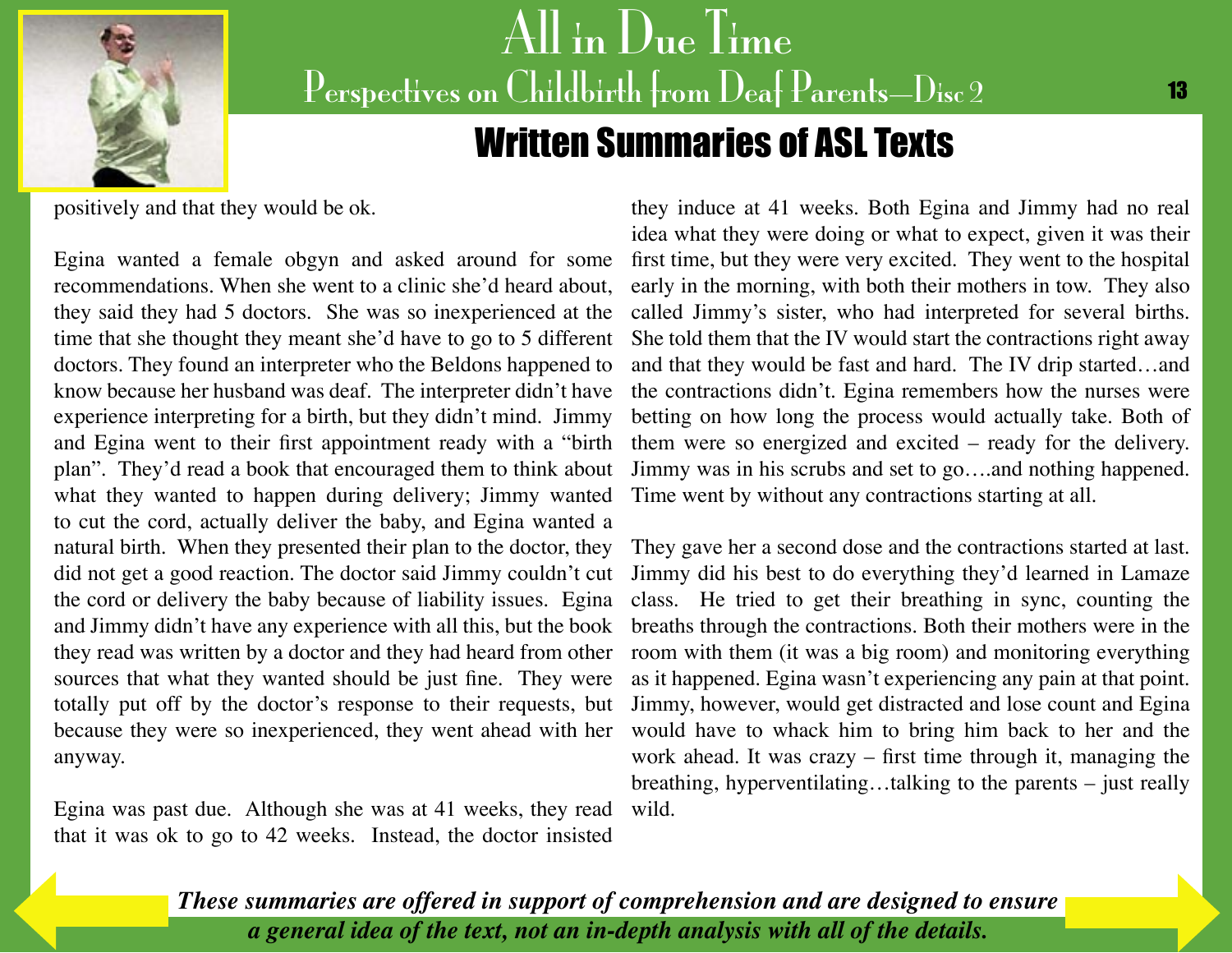<span id="page-13-0"></span>

### All in Due Time Perspectives on Childbirth from Deaf Parents-Disc 2 Written Summaries of ASL Texts

Finally, Egina just couldn't take it any more. She abandoned the whole idea of a natural birth and called for the doctor to give her an epidural. By this time, the whole day had passed and they were well into the night. Now, because Egina had planned for a natural birth, she really had not looked into what an epidural entailed. They told her to bend over; that she would have a shot in her back and that she could not move. For hours and hours she'd been experiencing contractions and not able to be still one moment and suddenly she was expected to not move at all while still experiencing contractions. She was paranoid that they would somehow paralyze her, so she held it together but was sweating buckets and hanging on by the skin of her teeth during the shot. Jimmy remembers how the monitors spiked while it was happening. Egina didn't even feel the needle because the pain of the contractions was much worse. She remembers wanting the pain to go away as soon as they were done. It took a bit, but finally the pain of the contractions subsided.

Suddenly, Egina became happy and smiling – a total 180 degree change from her mood before the shot. It was like Dr. Jekyll and Mr. Hyde (according to her mother). Labor continued through the night until about 4:21 in the morning. Jimmy says that they and had suggested a c-section because the baby's heartbeat because they had hoped for a regular delivery.

Jimmy picks up the story from there because Egina doesn't remember a lot about it because she was doped up. He remembers how they strapped Egina on the bed with both arms out (like Jesus on the cross) and put a huge drape in place so he couldn't really even see her face when he was standing by her feet. All she could do was stare at the ceiling – she could barely even sign because her arms were strapped down.

Jimmy watched while the made the incision (through several layers of fat, he says…and gets nudged from Egina in reply). While Jimmy watched the two doctors working on her, Egina was totally oblivious to how vigorously they jostled her abdomen. They were very casual about the whole thing, chatting about their kids while they worked. The interpreter was interpreting everything to Jimmy who wanted them to knock it off and pay attention to what they were doing! After a bit of tussling, out popped the baby's head, just like in "Alien". Jimmy was reporting all of this to Egina who wanted to know if it was a boy or a girl. He told her to wait a sec and finally they got the baby out, turned it around and he could tell her it was a girl.

remember the time because their doctor was finishing her shift From that moment on, Jimmy said goodbye to Egina and turned dropped at one point. It was a very emotional moment for them room where they checked her over and gave her a bath. He'd his attention totally to their baby. He followed her into the other heard stories of babies getting accidentally swa[pped in hospitals](#page-14-0)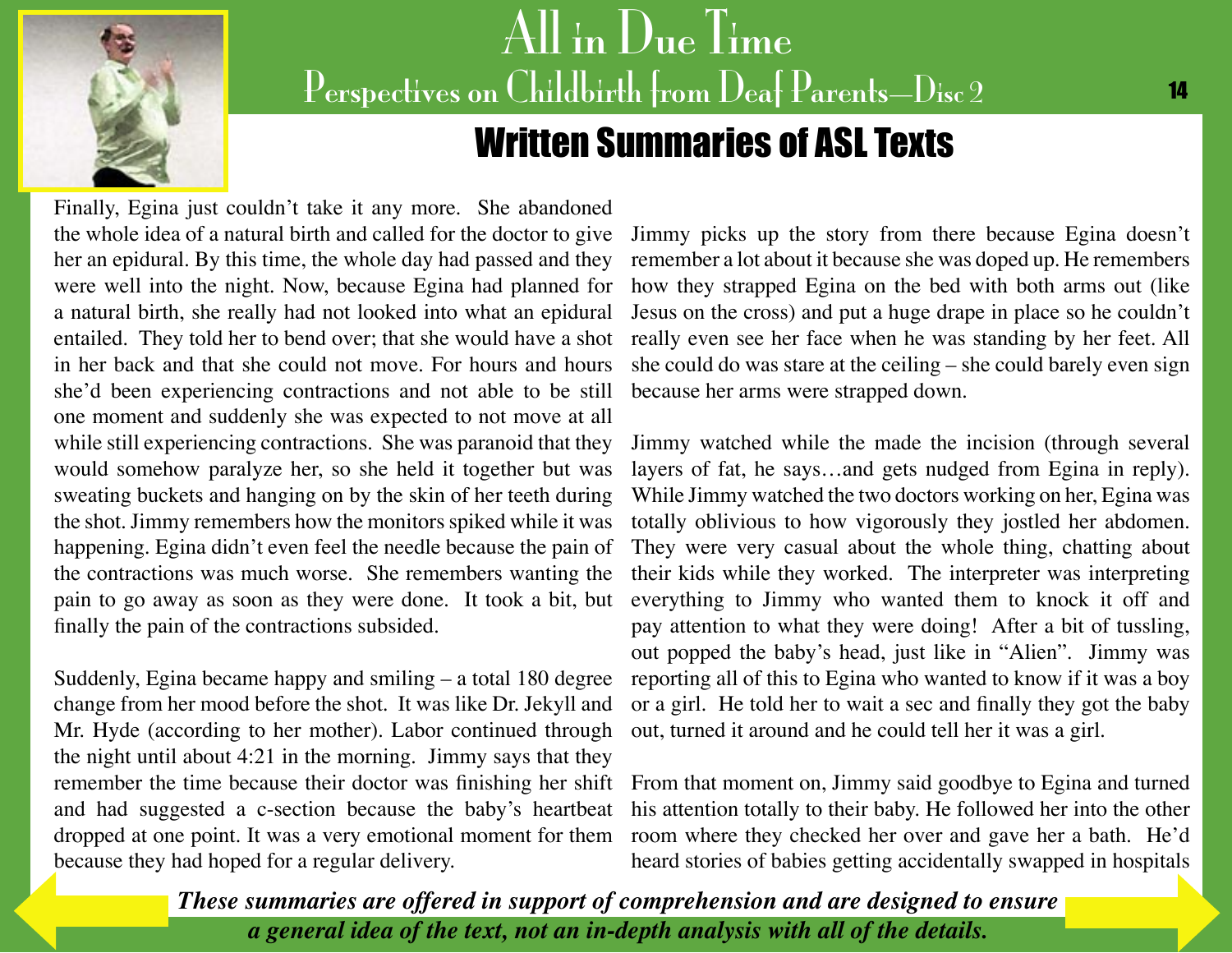<span id="page-14-0"></span>

### Written Summaries of ASL Texts

and he wanted to make darn sure to keep his baby in his sights. He tried to memorize her face while they were working on her – just in case. The doctors stitched up Egina while Jimmy was doing all this and then Jimmy brought the baby back in to her.

For Egina, everything was just turning out to be not at all what she expected. Because she couldn't sign, she was forced to talk in order to communicate with the interpreter. Then the interpreter went off with Jimmy and the baby, which was fine, but it left her stuck there alone, strapped to the bed. So there she was thinking about her experience– she hadn't given birth naturally, she was all alone, she hadn't held her baby yet, and she was stuck waiting to find out if the baby was healthy or not.

A nurse did come in to talk to her somewhere along the way, but without the interpreter, so Egina really didn't know for sure how the baby was. While she was in recovery, she started to shiver and felt freezing cold. She was shaking, clutching warm blankets around her, barely able to communicate and just dying to see the baby. Staff people came and went but she just didn't care – only wanting to see her baby! Finally, they brought the baby to her and she held her at last and just burst into tears.

The next day, the baby had a hearing screening. They remember the doctor coming in with a somber face (with an interpreter) [and telling the](#page-13-0)m that unfortunately, their child did not pass the

hearing test. The doc was surprised when both of them shouted for joy at the news. It took a minute for the doctor to realize that to them, of course, it would be good news that their child was deaf like them! Even with that, the doctor asked them (in all seriousness) if they knew how to raise a deaf child! What an idiotic question!

#### [Return to Video Options](#page-7-0)

#### Second Delivery

On to J.P.'s birth. Egina talked to a lot of people about the possibilities of having a vaginal birth after a cesarean (VBAC). The obgyn they had for their first delivery did not really allow them to plan for and deliver the baby the way they had dreamed. They had gone along with the doctor's recommendations and lost control of the process. They did not want that to happen again.

The interpreter they had worked with during their first delivery (and subsequently their second) had had a baby after theirs and had used a midwife. Everything about that process was exactly what Egina wanted to have happen for her as well. When they got pregnant the second time (this time it was planned), Jimmy supported the idea of using a midwife. There were 4 midwives affiliated with the hospital who worked on a rotation so that they might not know who their midwife would be when it came time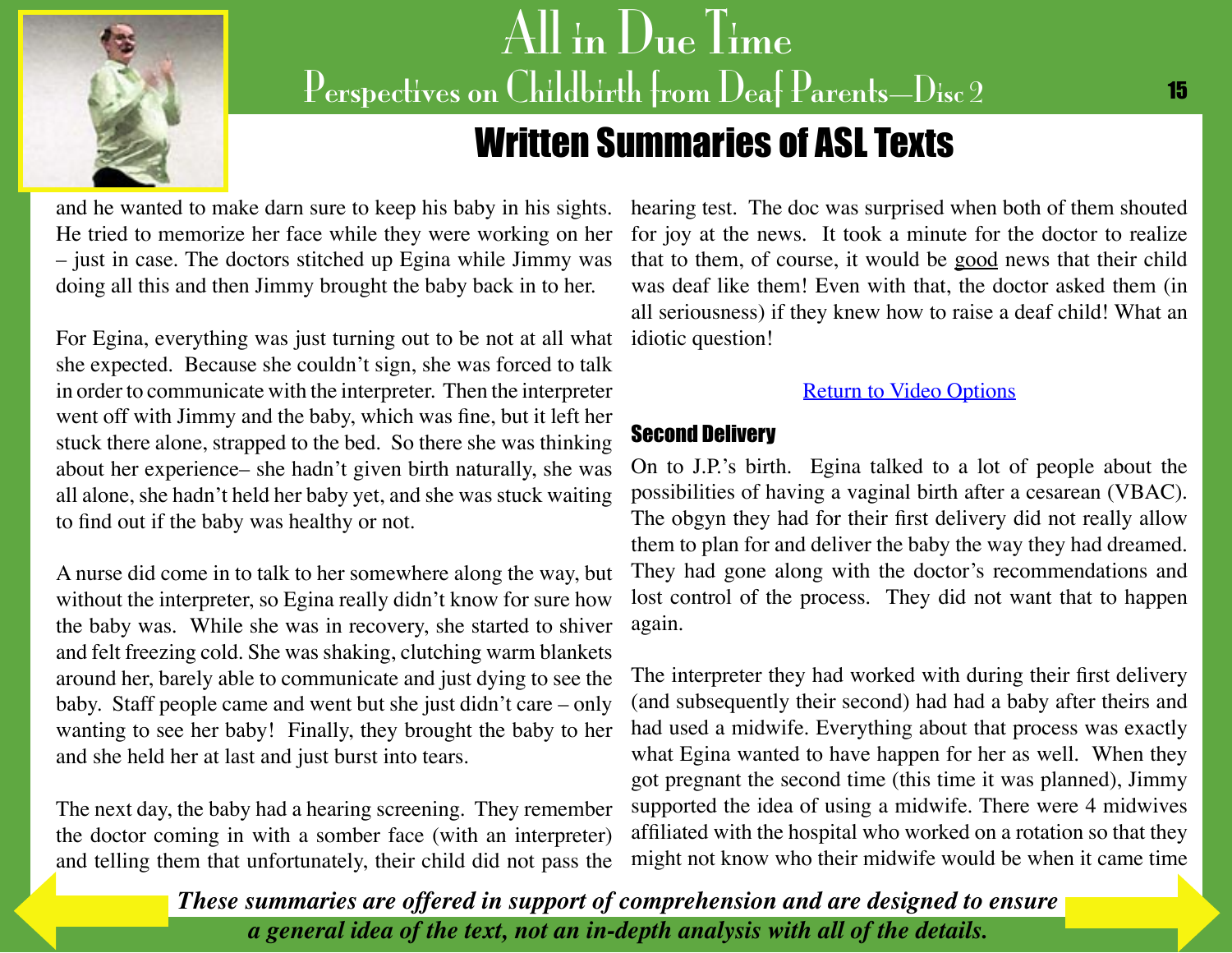<span id="page-15-0"></span>

### Written Summaries of ASL Texts

was one who was not used to working with Deaf people, but right away Egina had a better experience. While the first appointments with the doctor were just a quick check, the midwife was willing to hear about everything the Beldons wanted. She was very supportive of the birth plan they originally made outlining how they wanted to do the first delivery.

With this baby, Egina knew what to expect. She was ready for the labor pains; they didn't go to Lamaze class and were very excited about going through the birth process. Egina made clear to the midwife she did not want to be induced again. The midwife said that would be fine as long as the baby came before 42 weeks. After that, the hospital physicians would be the ones managing the delivery. The Beldons did not want that and thought a lot about their options. The midwife told them about some herbs and natural medicines that might help start labor (which they couldn't use as part of their hospital care because of liability issues).

The midwife offered to "strip" Egina's membranes. That's a the cervix. The process does not break the woman's water, but it can trigger the hormonal shifts necessary to start labor. Egina decided to stay at the hospital until the delivery.agreed. At that time they were living in Ohio but Jimmy was

to deliver the baby. All of them turned about to be good – there commuting to Indiana to teach and was out of town. They agreed on doing the procedure and he would arrive that night. By this time Egina was at 42 weeks and overdue.

> She took the herbs, had the stripping and waited. At last labor began. Jimmy's sister had flown in and his parents were coming to take care of the baby while they went to the hospital. Egina's labor progressed and she and Jimmy went to the hospital. The contractions were pretty strong, but they told her she wasn't ready yet and to go back home. Egina was tired, irritated and wanted to get going so she could have the natural birth she'd planned. But they went on back home. Jimmy remembers how they'd read not to leave for the hospital until the mother really feels "ready" for delivery. Although Egina had felt pretty ready, apparently there was more to come.

process where the midwife uses her hand to irritate the inside of Finally, Egina couldn't stand it any more and they went back Once they got home, Egina tried to sleep while the contractions continued. They both laugh about the fact that during the first labor and delivery, Jimmy was right by Egina's side every moment. This time, he came in to support her for short periods and spent the rest of the time on the computer playing games. to the hospital but she still was not dilated at all. This time they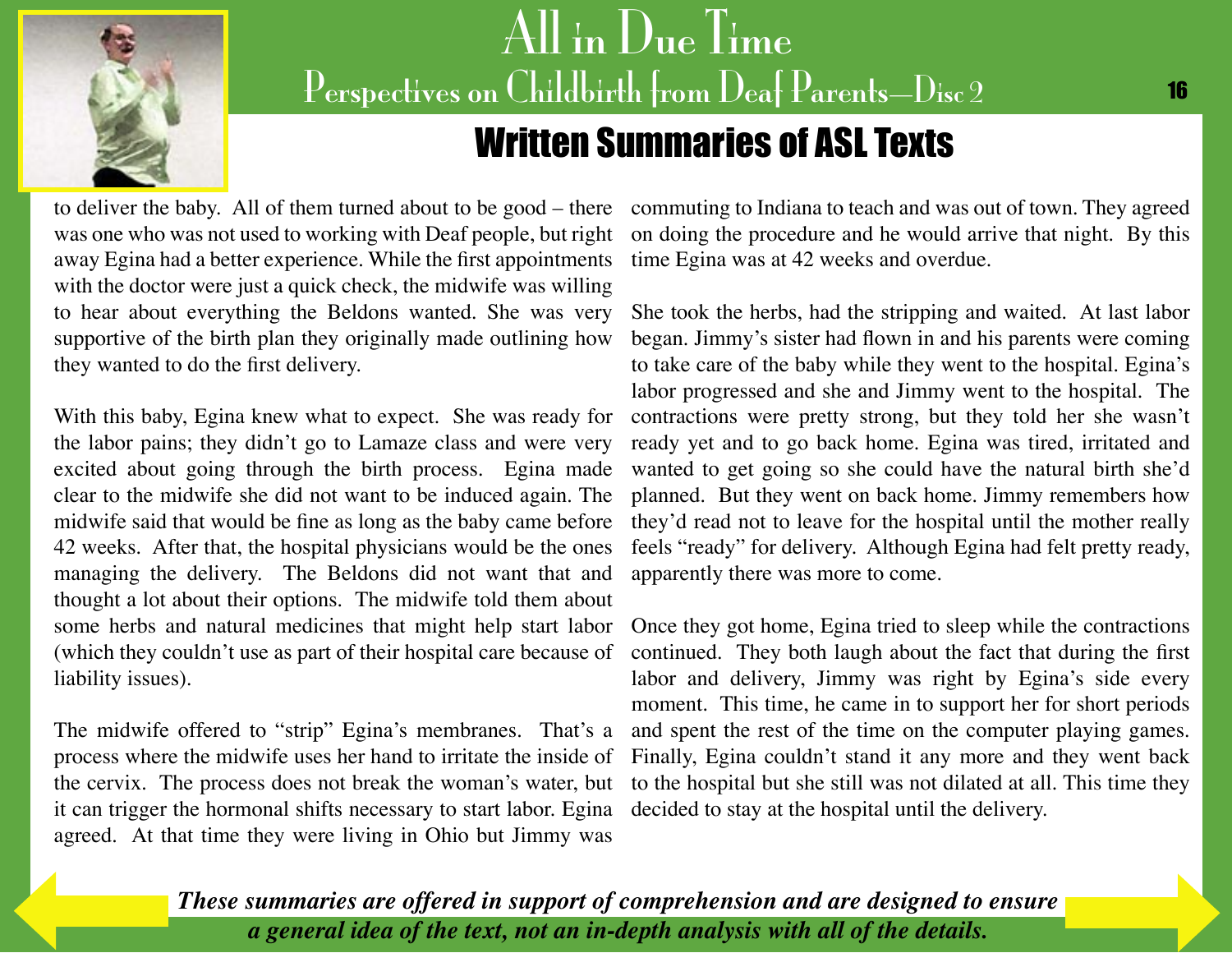<span id="page-16-0"></span>

### Written Summaries of ASL Texts

contractions continued. It was almost 30 hours. They had her sit in a warm bath, which didn't help. They gave her some Pitocin to help the contractions get stronger (although they felt pretty strong already to Egina). Finally the pain got to be too much and Egina had an epidural. When at last she was at 10 cm, she started to push. She pushed for 2 hours – it was incredibly hard. She thinks maybe because it was her first vaginal birth her body wasn't used to pushing a baby through the cervix. She was totally dilated, but the baby just wouldn't come. The doctor prepared to use suction to help with the delivery. Jimmy remembers a friend telling him that a baby delivered with suction would have a misshapen head. He didn't want a pointy-headed baby so was hoping that they didn't use suction.

At last the baby came and this time it was a son. Jimmy was thrilled – he had a son and now they had one son and one daughter. With their first baby, they didn't know which they would have and even though they had a good idea this one would be a boy from the ultrasound; they still had to actually see him to be sure.

The labor and delivery had taken so long that Jimmy's parents and sister had actually left. When the baby came, the nurse looked him over, specifically at his skin, and said he looked like

Well, all that night, the next day and into the next night Egina's he was 38 weeks old, not 42. That explains why Egina's body was not ready to give birth and why they had to force the process along so much. So, Egina got her vaginal birth, but still not a natural one.

[Return to Video Options](#page-7-0)

#### Third Delivery

The third pregnancy happened after they moved to Indiana. This one was an "oops" baby like the first one. The ultrasound was good and everything was going fine. Egina was considering trying a home birth for this baby. A friend had told them about her experience with it. For Egina, it meant she would not be dealing with medicine or have shots to fall back on. She would be forced to truly experience a natural birth. Also, the baby could come at the right time and not be induced just because the pregnancy was at 42 weeks. Jimmy was a bit hesitant and his family was really resistant to the idea. They lived close by and were very concerned about the safety of the process. All their babies were born in a hospital. They gave her a whole list of questions to ask the midwife.

Egina had found a midwife and had gone for a checkup to make sure she and the baby were ok. The midwife did not do home births, however, and that's what Egina really wanted. The midwife gave them the name of someone who used to work at the hospital and now did home births. They were nervous but when they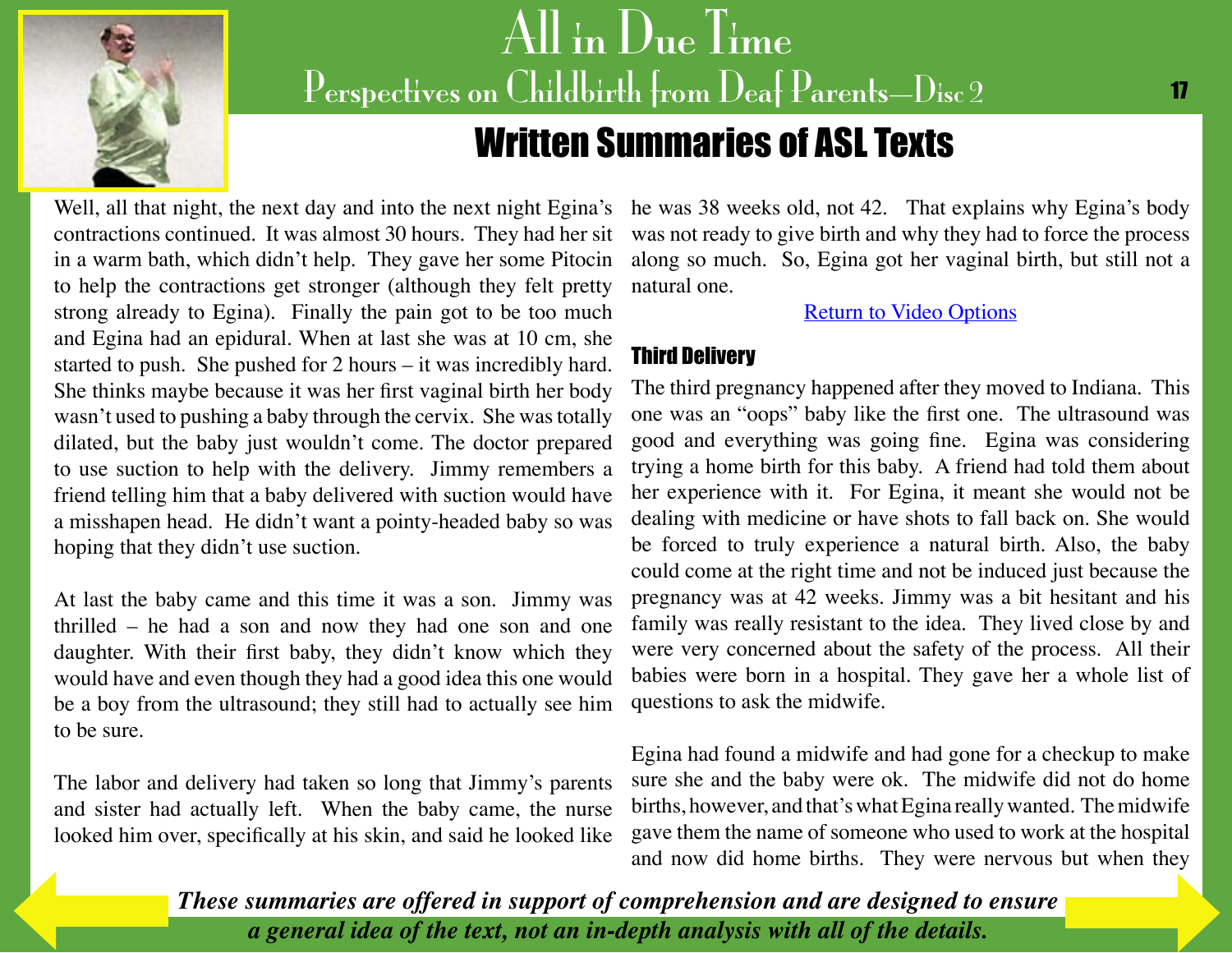<span id="page-17-0"></span>

## All in Due Time Perspectives on Childbirth from Deaf Parents-Disc 2 Written Summaries of ASL Texts

met her they found she was wonderful. Very nice, comfortable with working with Deaf people, open to discussion – they were thrilled. The midwife's office was in the basement of her home. They went with their two other children to appointments, talked about what they wanted and felt comfortable with her. She was very supportive and patient with all their questions. It felt like talking to a friend. She was a certified, trained midwife with experience, so she was very qualified as well.

Egina asked if she could have a water birth (she loves to swim) and the midwife agreed. They borrowed a kiddie pool from a friend and practiced how she needed to be positioned for the birth. It was a lot harder than they thought – took them about 3 hours to figure out the temperature and how Egina should be positioned. Meanwhile, the kids couldn't help themselves and played in the pool as well. Once they got it figured out, the kept the empty pool at the ready.

Finally Egina told Jimmy it was time. He ran to fill the pool. Really, this time Egina went to 42 weeks and still had not started labor. She asked the midwife what they should do and she said that they would wait until the baby was ready. They wouldn't induce or attempt to force labor in any way – very different than their last two experiences. 43 weeks came and went. They did tests to make sure everything was ok and that there was contractions were the right amount of time apart, they called the

enough amniotic fluid to sustain the baby until the birth. If there wasn't enough fluid, the baby's heart could have problems – but everything was just fine. It felt odd to just simply wait for labor to begin after all the effort they went through to induce it the first two times. Finally, at 43 1/2 weeks, labor began. (Which apparently is a record for the midwife…she's never had a delivery that late before or since.)

During labor, Egina was very restless. She paced the hallway, going from her kid's bedroom to her bedroom, back and forth around the house. Jimmy was running around – helping her some, making calls and both of them were a bit nuts. Egina's parents were there ready to take the kids. Jimmy thinks her parents weren't there but Egina reminds him that that was for J. P.'s birth. It's understandable how he, too, would get confused after so many deliveries. They called the midwife. Jimmy took care of it because Egina was totally focused on managing the contractions.

Their first two children were born in the middle of the night and Jimmy was really hoping that this one would be born during the day. Alas, there they were again, in the middle of the night ready to deliver the third. It seemed they never managed to get a good night's sleep before their babies were born. When the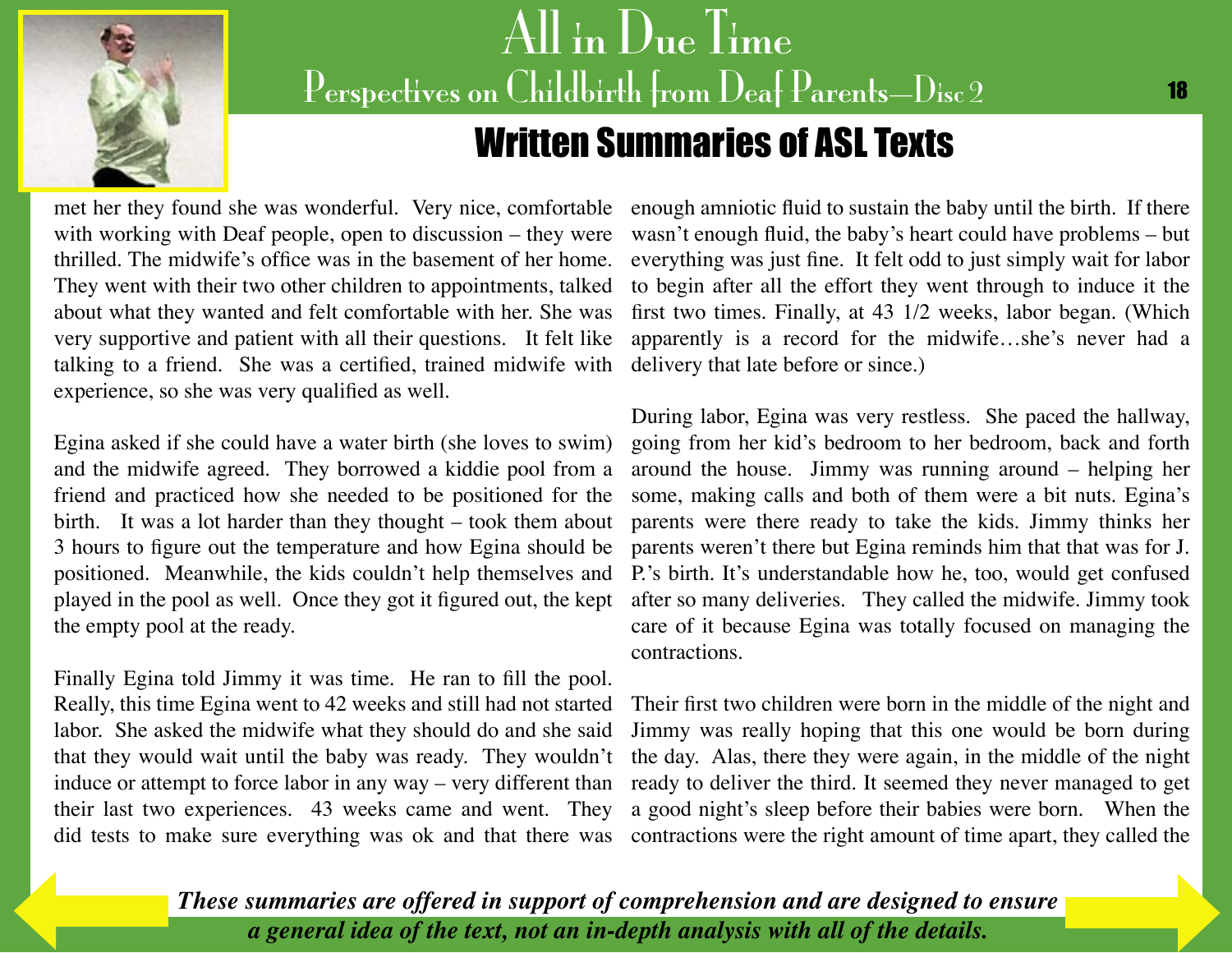<span id="page-18-0"></span>

## All in Due Time Perspectives on Childbirth from Deaf Parents-Disc 2 Written Summaries of ASL Texts

midwife and the interpreter. Both came over to the house.

The midwife said that things were progressing just right. Egina remembers how she was vomiting and that the midwife said that was a sign that the time was close. It had been about 7 hours since the contractions started. They got everything ready. The midwife also had a nurse with her. So Jimmy, Egina, the midwife, nurse, interpreter and Egina's mother were all in the room hard time. The nurse, who was a pediatric nurse and focused on how the baby was doing, was monitoring the situation and said that things were getting a little risky because the baby's heartbeat was dropping now and then. Egina tried and tried and the baby just wouldn't come. Egina's only real connection with what was going on was Jimmy. She was oblivious to anything else that was going on, to any conversations happening, to the interpreter –Jimmy was the one person she could focus on during this whole process and he served as her support and interpreter.

Jimmy starts to explain more about their next decisions but Egina reminds him about the pool. Jimmy explains how their plan to have a water birth was not what they expected. Egina was in pain and thrashing around so much in the pool that it became a whirlpool. The pool itself was twisting and rocking, water was going everywhere. She couldn't help it; she was in so

much pain she just had to keep moving. It was hilarious to watch the water go round. Egina found she had nothing to really hold on to, unlike the hospital where she could grab the bedrails while she pushed. Jimmy was right there, ready to help. (All set with shirt off and snorkel on, he jokes). In reality, Egina did not like the whole water and pool experience although she didn't say so at the time.

together. (Egina's dad was sleeping). Egina was really having a Finally her water broke and they realized they had a problem. There was meconium in the water and that meant that the baby could possibly choke. They ordered Egina out of the pool. When she said she was glad to get out because she didn't like the water anyway the midwife asked her why she didn't say so before! Once out of the pool, she still wasn't able to deliver and they decided they needed to call the ambulance to take her to a nearby hospital. It wasn't what they planned, but they had to do it. What they expected was the usual ambulance to show up. What they got was a huge truck pulling up in front of their house. They hauled Egina out and up into the truck, closing the enormous doors behind her. Jimmy had to climb up into the cab because there was no room for him in the back. They already had the interpreter, and midwife in there with Egina. So they went bumping along in this enormous truck to the hospital. Egina felt lost because suddenly she didn't have Jimmy next to her to help her through it. She clung on to the interpreter and was hollering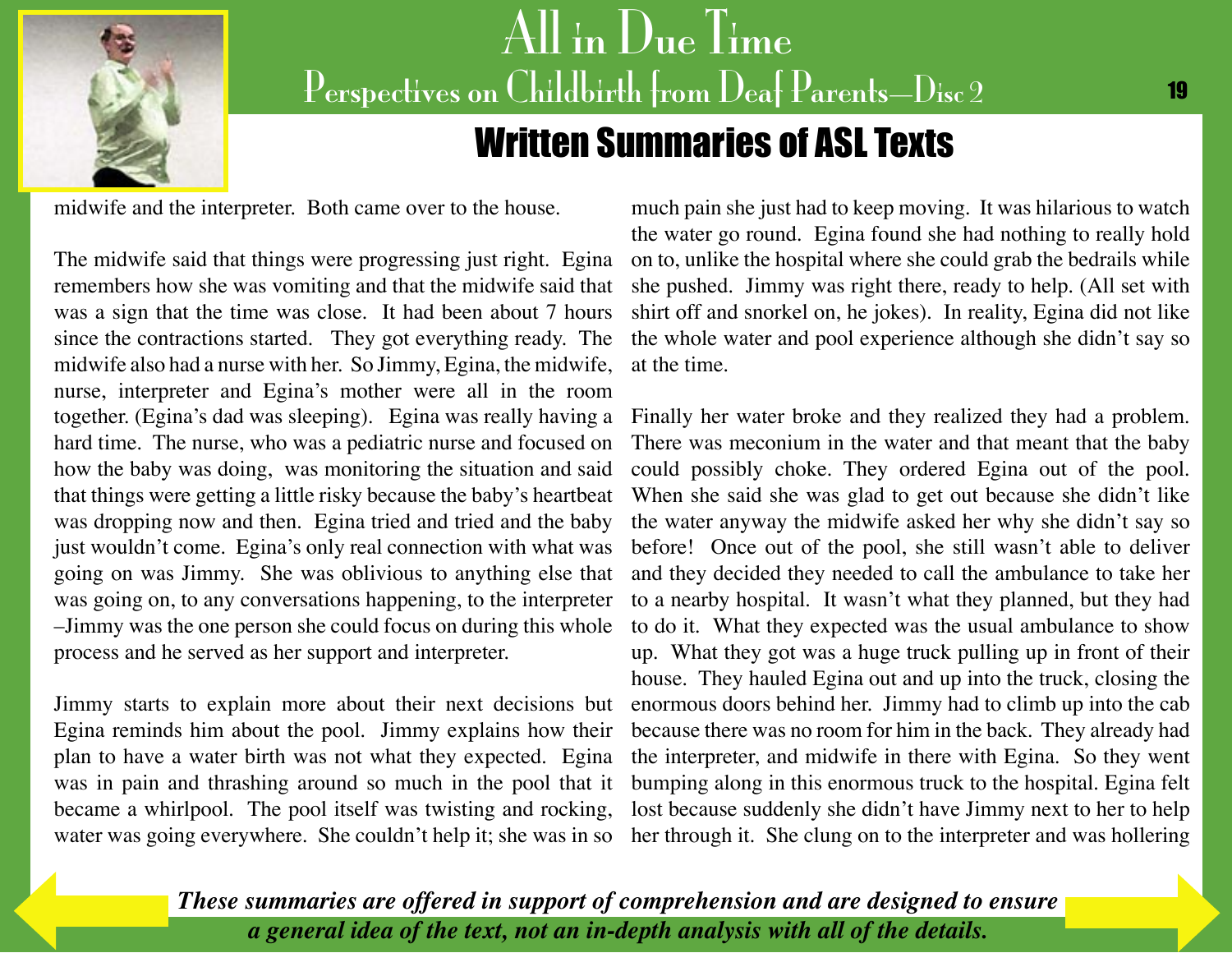<span id="page-19-0"></span>

### Written Summaries of ASL Texts

midwife was monitoring some of the blood that was already passing and telling her to hold back and not push. It was crazy.

They lifted her down out of the truck and before they even got in the elevator door the baby's head was crowning. They rushed her up to the delivery room where the whole medical team was not quite ready. The midwife and Jimmy went right to work and the baby came right out. The doctor then showed up after the fact and checked the baby, cut the cord and left. The doctor didn't even charge them because the midwife had done the actual delivery. So they didn't get the home delivery they wanted again.

Later, when Jimmy was telling the story of the birth, someone told him that American Indians used to bounce overdue pregnant women in a blanket to help the process along. For Jimmy, it made him think that the bouncy truck ride to the hospital was probably the ticket to complete the delivery! Egina is sure it was the ride that did it too – she was bouncing all over the place. She remembers clearly one thing from her trip to the hospital. When they took her out of the truck, she smelled cigarette smoke from a person standing just outside the doors and remembers wondering why the heck were they allowing someone to smoke there! She remembers the actual arrival of the baby as well. She

at the midwife about the contractions, pressure and pain. The was looking at Jimmy who was telling her not to push. She was nodding to him, telling him she wouldn't even as the baby came out. Then she said, "Sorry, I pushed!" Jimmy remembers that as well.

#### [Return to Video Options](#page-8-0)

#### Fourth Delivery

When they got pregnant the fourth time, they were determined to have a home delivery with a midwife. They had come so close the last time, a mere 20 minutes away from a true home delivery. They lined up the same midwife, pediatric nurse and interpreter. Egina reminds Jimmy that actually they had a new interpreter because their other one moved. Jimmy explains that they had an interpreter who'd never done a birth and was actually a former student of Jimmy's. So everything was arranged.

Sure enough, Egina started labor in the middle of the night, just like before. She remembers how they had gone to bed that night, talking about their plans. She was feeling some contractions. Jimmy asked her to please not give birth in the middle of the night this time. They went to bed at 10 and at 11:30 Egina's water broke. That was the first time her water breaking was the initial warning of the delivery. She woke up Jimmy who was totally disoriented and told him her water broke. He couldn't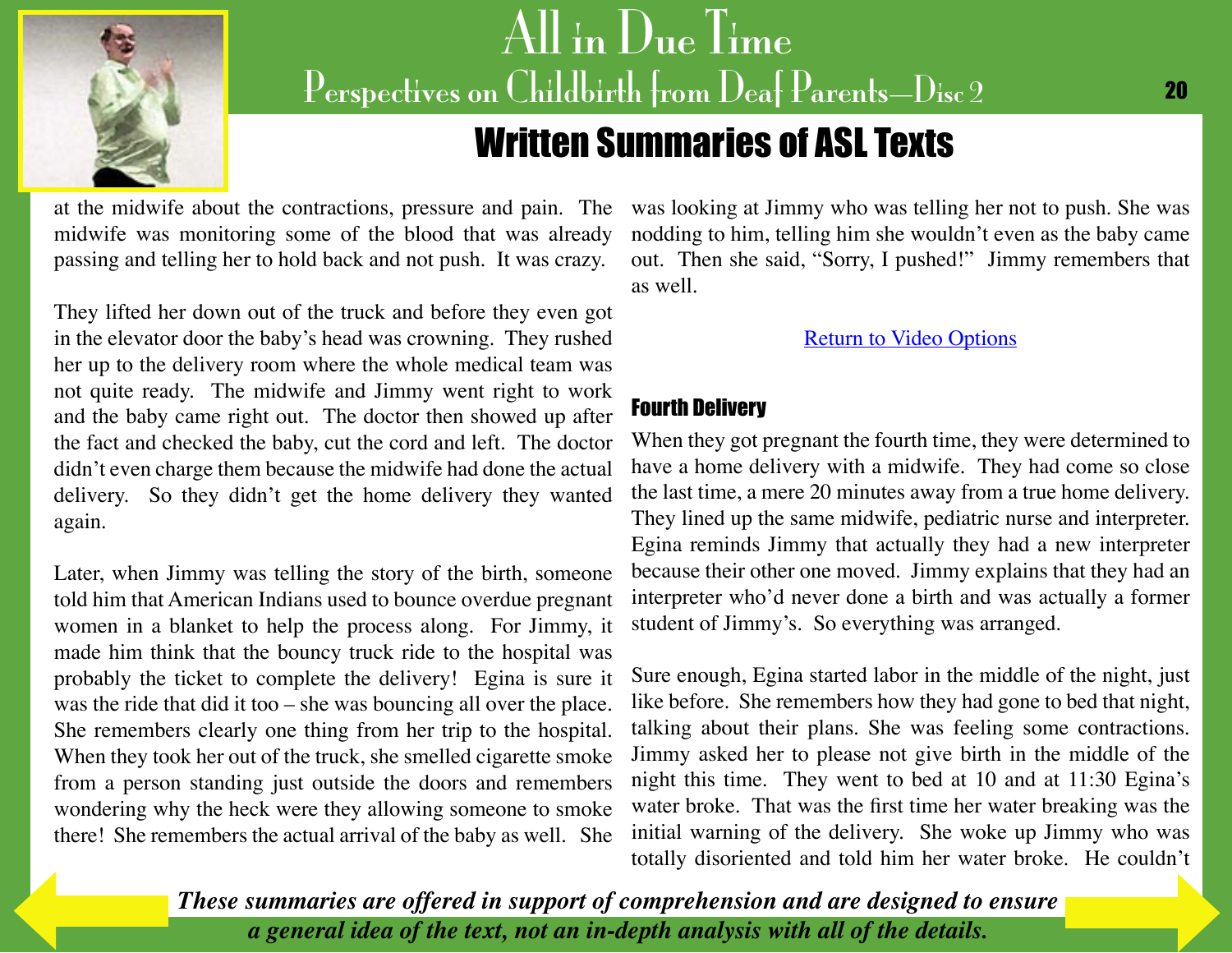<span id="page-20-0"></span>

# $\left\Vert \mathrm{All}\right\Vert \ln\mathrm{Due}\left\Vert \mathrm{Im}\right\Vert$ Perspectives on Childbirth from Deaf Parents-Disc 2

### Written Summaries of ASL Texts

believe that one hour after he begged her to wait till morning, her water broke.

[Return to Video Options](#page-8-0)

Egina took a bath to clean up and told Jimmy to call the midwife. He was taking his time and she really had to hound him to make the call. She felt the baby was coming soon and he was sure they had plenty of time. So again, the midwife and interpreter came. This time they planned to have the baby on the bed. They got everything ready to go. This time, everything worked out smooth as silk. They'd had labors of 24, 30 and 7 hours (with a hospital trip) and this time it was 7 hours and a perfect delivery at home. For the first time Jimmy was able to do the actual delivery, the way he'd wanted to from the very first pregnancy.

So now they had a girl, boy, girl and (even though they thought it might be a boy) another girl. Egina remembers that the baby was born around midnight and she and Jimmy went to sleep soon after. In the morning they work up with all the other kids around the bed asking them where the baby came from. They had slept the whole time everything was going on. For them, it was as if the stork came and just dropped her out of the air overnight. Egina remembers how they all stood around in amazement looking at the baby. Even Emelia stood at the edge of the bed, sucking her thumb and just staring at the new baby. They had both been so tired - it was wonderful to just fall asleep in their own bed.

#### Fifth Delivery

Their first two babies were born in Ohio, the third in Indiana and the fourth in Illinois. They were in Minnesota when they got pregnant with the fifth. They found a midwife, made sure everything was covered by their insurance and arranged for another home birth. They had  $10 - 15$  midwives on call – a real sign of being in a bigger city. Then they decided to move to South Dakota. They weren't sure if they'd have any luck finding a midwife in such a small town. They found out it was against the law to have home births in that state, which was very depressing for them. So they fully expected to have a hospital delivery. They visited the labor and delivery area in the hospital and were pleased to find it very nice and homey. There was only one midwife on staff and she was very nice as well. By this time they were in the  $7<sup>th</sup>$  month of the pregnancy. It was a surprise to the midwife, but really, they were used to being pregnant and so busy that they almost forgot to even schedule an appointment. They had to remind themselves to put everything together, interpreters, appointments, plans and the like. The midwife almost didn't even take them because they got in touch with her so close to the due date. Egina told her all her stories (she loves to tell them) and so the midwife agreed to take them on. Egina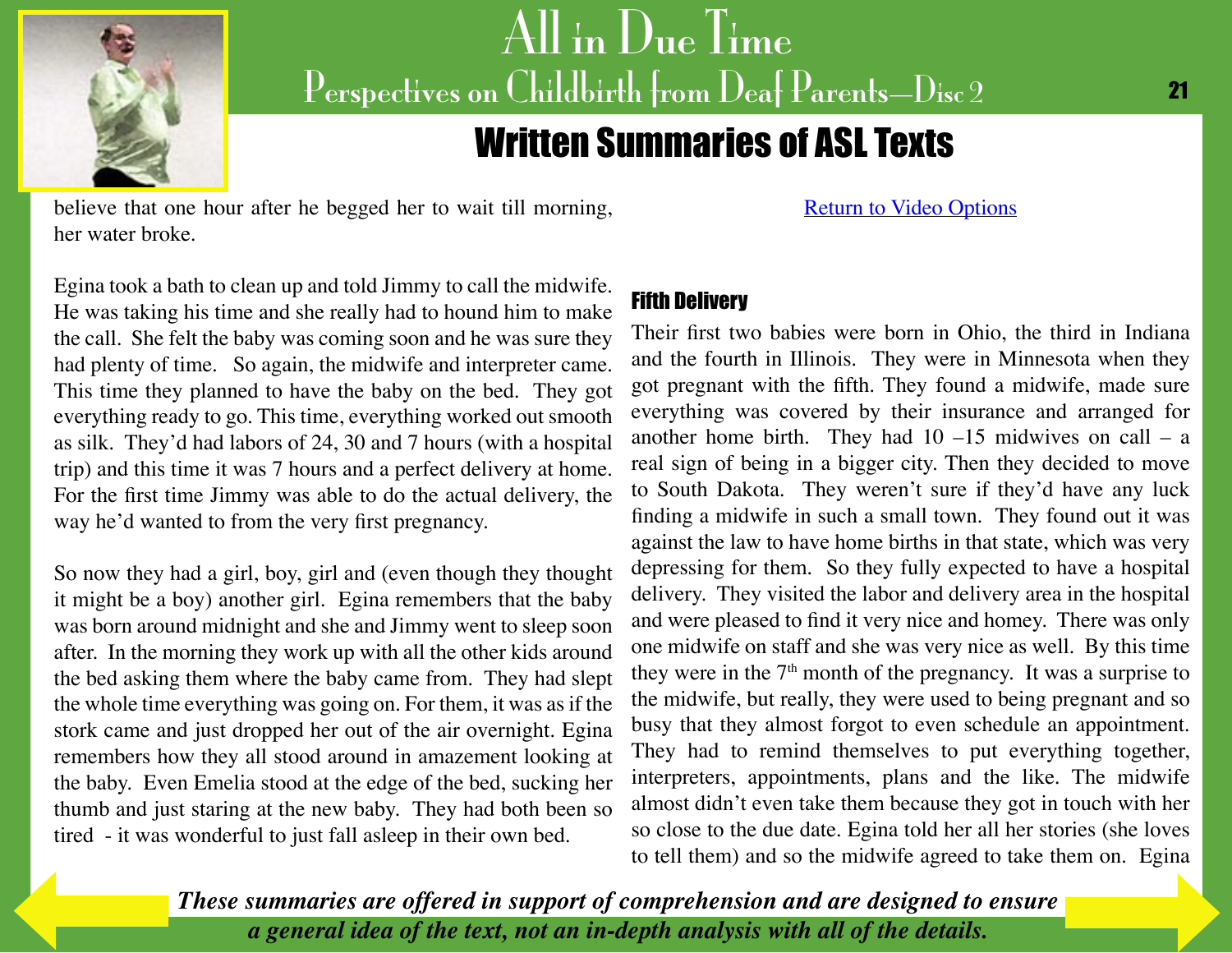<span id="page-21-0"></span>

## All in Due Time Perspectives on Childbirth from Deaf Parents-Disc 2 Written Summaries of ASL Texts

explained how all the previous babies were late. The interpreter had had a lot of experience interpreting births. They all looked at the calendar and estimated the delivery for around December 25 or so. Things went along and then, around Thanksgiving, Egina told Jimmy she thought she was starting to feel something. They couldn't believe that anything could happen that early. She waited a couple of weeks. She was experiencing some bleeding and although Jimmy didn't think it was a big deal, she went ahead and called the midwife. She went into the hospital to get checked and she wasn't having any contractions and the bleeding wasn't serious enough to worry about.

So, once again, Jimmy begged Egina to try, this time, to give birth during the daylight hours for a change. But it was not meant to be, it seems. Around 9 p.m. Egina was feeling some contractions and some of the restlessness that came with her labor. She packed for the hospital, paced the floor and warned Jimmy the baby would be coming that night. At around 11 she told him they should just go ahead and go to the hospital because she felt the baby could come at any time. She remembers being really annoyed with the nurse that met them and took her to their room. He was walking way too fast for her to keep up. (Jimmy adds that he thought he was out parking the car.) Here she was, walking along, pregnant, in labor, huffing and puffing as the nurse strode down the hall. She had to stop to catch her breath there to the actual birth.

and it took him a while to realize she couldn't keep up with him. Given that he was a man, he'd never experienced what it was like to be in labor. Egina was really irritated by this time.

They got into the delivery room and all set to go. The midwife was very good about communicating everything to them and things were working out well. She was at 7 cm. As usual, there was no way Egina could stay still during the labor process. She had to be constantly moving. So she paced and sat and moved around hoping the baby would hurry up and come. The midwife offered to break her water. For the first time in all the deliveries, Egina talked directly to the midwife. She'd always gone through Jimmy before. Egina asked why the midwife wanted to break her water and she said that it might help the process along. Egina was incredibly restless, unable to sit in one place for more than a few seconds. Jimmy kept trying to get her to settle, but she just couldn't. Her water broke and the contractions became really painful. The baby was really close to delivering so she finally settled down. Everyone sprung into action, ready to help. Jimmy got her to focus on her breathing (something they totally had forgotten about). He had to tell her when to push, how to breathe, when to relax  $-$  it was like she had never given birth before, she just totally forgot how to manage the process. But the baby came out just fine, without any epidural or other medication. It took about 45 minutes from the time they got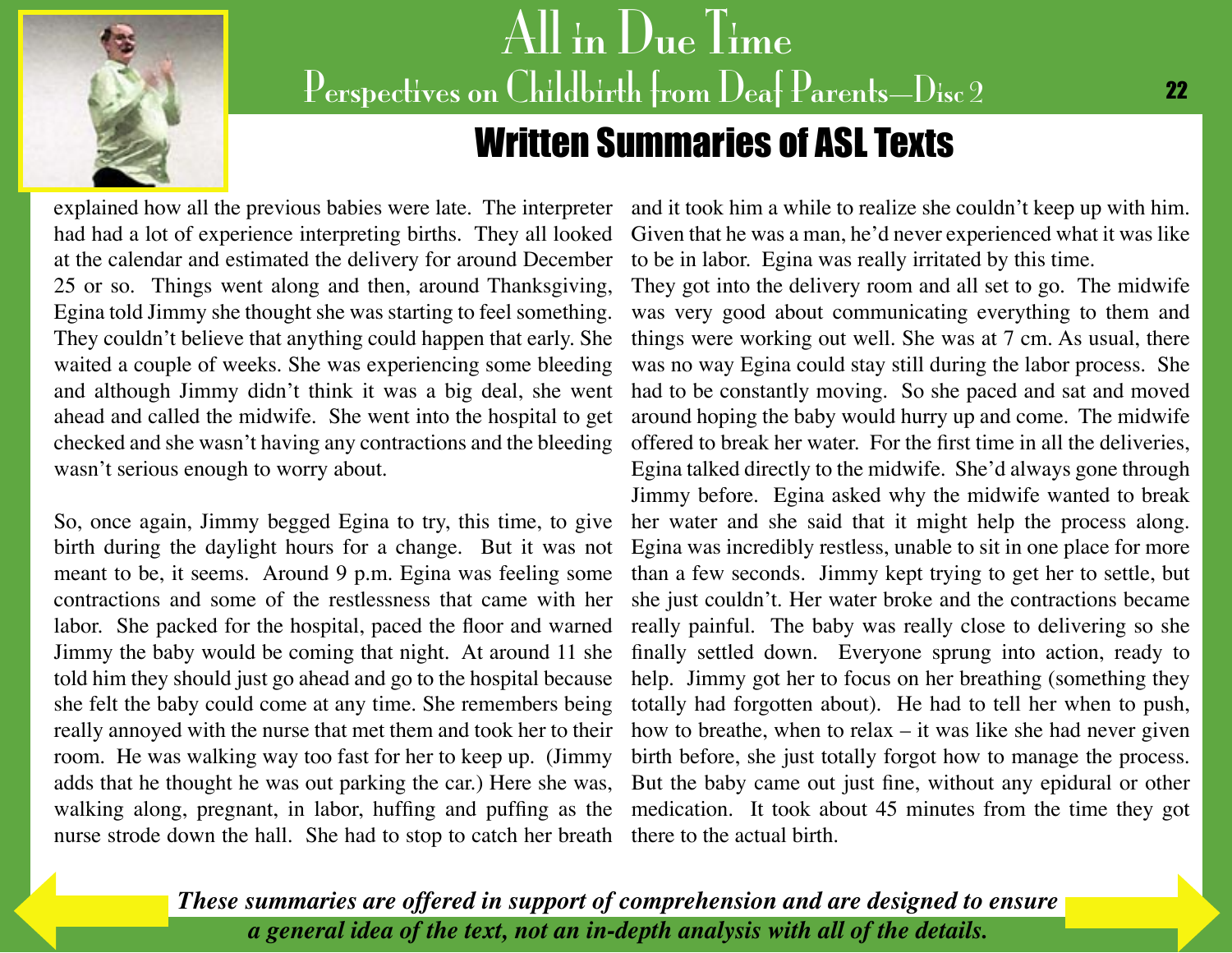<span id="page-22-0"></span>

### Written Summaries of ASL Texts

And, as Jimmy says- that's the story of babies  $1-5 -$  as for  $#6...$ .to be continued!

[Return to Video Options](#page-8-0)

#### Meet Christine and Roger

Roger and Christine have four children; Calvin, 7; Natalie, 5 and Teresa, 2 (nicknamed Tessa) and #4 is due any day now - April 1 (and it's not an April Fool's day joke). They live in Sioux Falls. Christine is a part time assistant professor in a deaf education program with 4 students. She teaches ASL. Roger is a project manager for CSD. They've been in Sioux Falls about 6 years. In that time they've seen the community grow along with their family. Christine reminds Roger that this next baby is their last and Roger reminds her that there's suspicion that something's in the water in Sioux Falls, so you never know.

#### [Return to Video Options](#page-9-0)

#### First Child

When the Krafts got pregnant with Calvin they were living in Wisconsin. They lived in the middle of the state with Roger commuting to Madison and Christine commuting to Milwaukee each day for work. When she got pregnant, they decided to have the baby in Milwaukee, about an hour away from their home. It made things a bit difficult to have everything so far away. When

the due date came closer, Christine got a job in Madison and so they moved there. The only problem was that Christine wanted to stay with her obgyn in Milwaukee. The doctor was one of the top ones in the state and they had been through the whole pregnancy with this doctor so it was hard to think of switching so late in the process. It meant driving an hour and a half for Christine's appointments, which were weekly in the last month. Christine was planning to switch to a local obgyn, but she delivered a week early and never had the chance until 6 weeks later.

The birth itself was not a big deal. They had to drive to Milwaukee at 4 in the morning through highway construction – in the rain. Christine backs up and reminds him of what happened just before all that. She was still working in Milwaukee. Roger was watching baseball because he wanted to see something about Cal Ripken. Roger explains that Cal Ripken used to play for the Baltimore Orioles a while ago. Christine says it was a long while ago, now. On that particular day, Cal was expected to break Lou Gehrig's record for consecutive games. Roger grew up in Maryland and was a big Cal Ripken fan so he was really looking forward to the game. Ripken did break the record, although Roger can't remember the exact number of games like he used to..it was something around 2,000.

The game wasn't broadcast on local TV, so Christine met him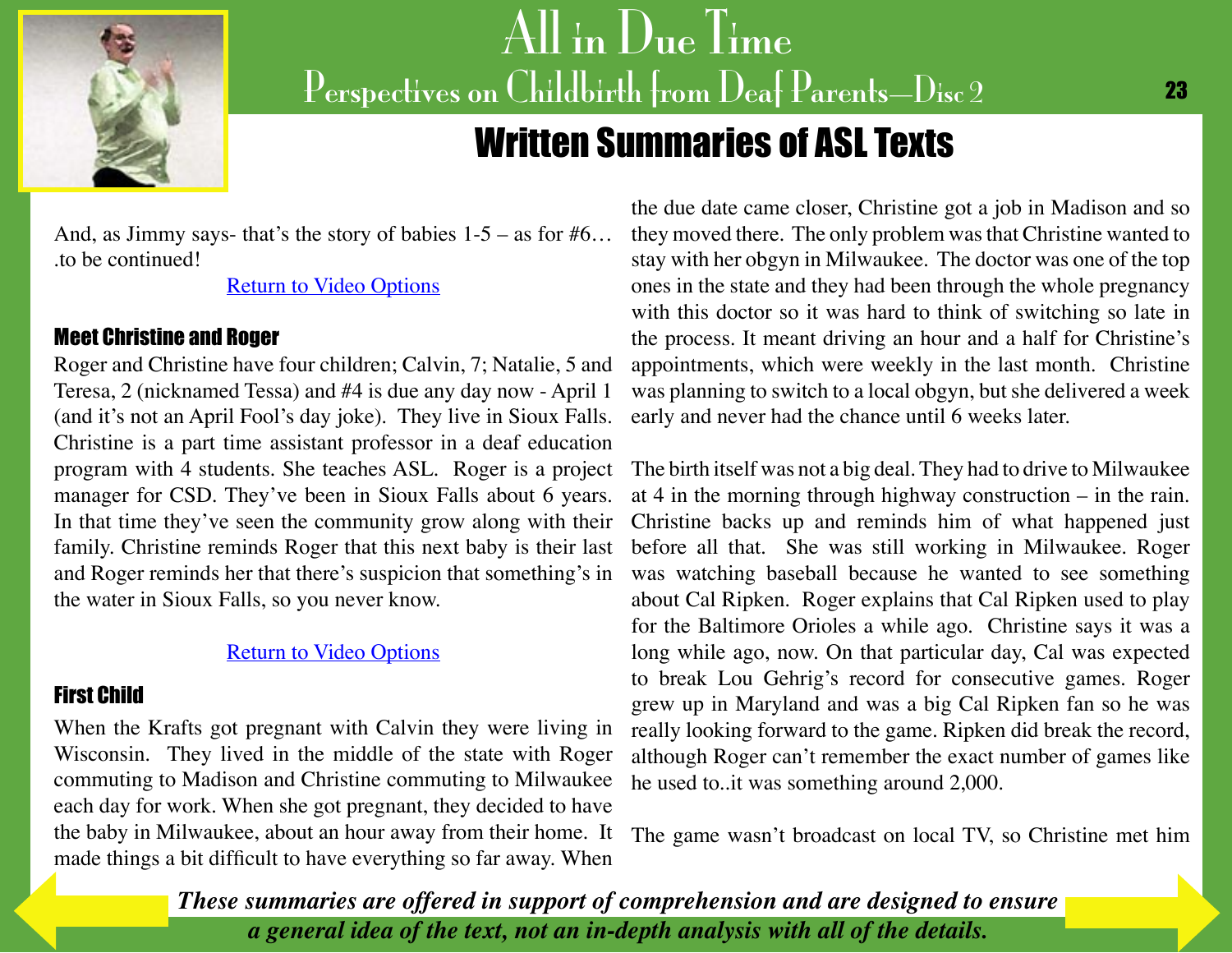<span id="page-23-0"></span>

### Written Summaries of ASL Texts

(like a good wife) at an Applebee's restuarant to watch the game on their TV. She went back and forth to the bathroom and paced around during the game. Roger did take time out to talk to her, with an eye on the game at all times, of course. Christine was doing her best to leave him to enjoy his game. When they got home, she told him she thought her contractions were starting. Because it was her first pregnancy, she wasn't really sure, plus she still had a week to go. Later that night they called the doctor who told them to come on in because they were so far away. Roger didn't want to start the drive until she had some pretty hard contractions. He didn't want to go all that way for false labor.

When they got to the hospital, the interpreter was there and they went into the delivery room. Christine was fully dilated and ready to go. The doctor offered to break her water to speed up the process and Christine said she'd have to talk to Roger about it first, which makes her laugh now to even think that she somehow needed to discuss this when everything was going along. Her parents got to the hospital around 10 a.m. and the baby was born at 2.

Christine remembers that when she left the hospital with the baby, she experienced some kind of "baby blues" or something. She felt like she had no idea how to be a mother. She'd see

kids playing outside and just cry, wishing her baby was that old already. Now their son is 7 and in school, and Christine still gets sentimental about him.

[Return to Video Options](#page-9-0)

#### Second Child

When they got pregnant with their second baby, Roger was working in Fargo, North Dakota. Christine was still in Wisconsin trying to sell their house so she could afford to quit her job and move up with him. Calvin was 1 and Christine had to manage him and the house. She had an agreement with her boss to spend two weeks at work and then two weeks with Roger. It was a crazy time. They would be lonely for two weeks, together for two weeks and she had to keep the house ready for prospective buyers while taking care of a one year-old. When they finally sold the house they celebrated and ended up making a baby. By the time the baby was due, they had left Fargo and moved to Souix Falls. The baby was born on Thanksgiving day. Christine's parents came in the day before, knowing the baby was due around that time. Actually, the baby was a week late, which was annoying to Christine. The first one was a week early and she had expected the second to be the same. By the time that week went by she was all over the doctor to explain when this baby would come. The doctors said she was actually just due, not overdue, even though it felt like it to her. At that time, the doctor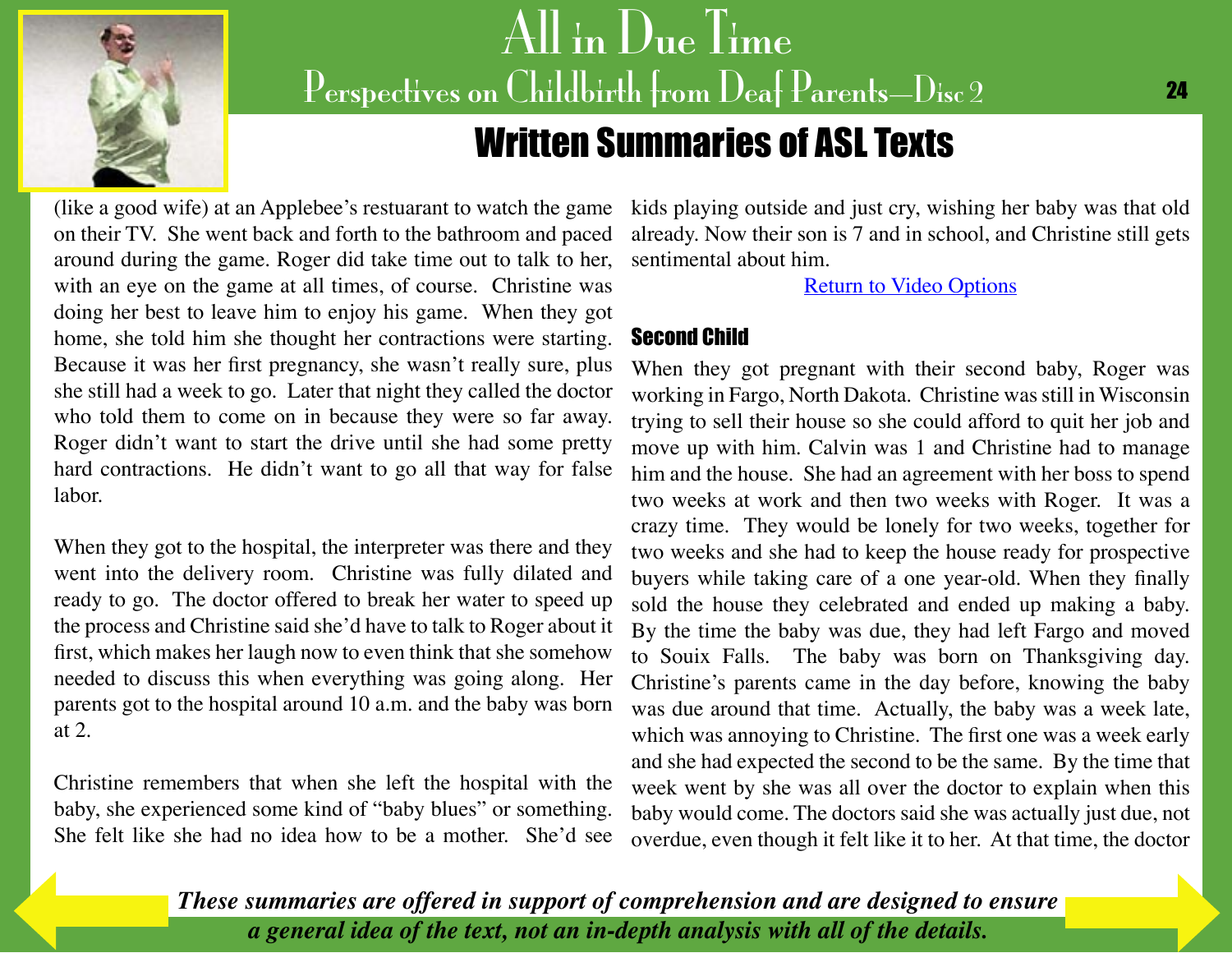<span id="page-24-0"></span>

#### 25

### Written Summaries of ASL Texts

because it was a holiday. But it turned out the baby came on the holiday anyway. So they had Thanksgiving dinner in the hospital 1 is much more likely the due date. and then had a real Thanksgiving meal the next day when they went home. Calvin went with his grandparents to a buffet of some kind on Thanksgiving Day. So they all had a bit of a weird holiday that year.

#### [Return to Video Options](#page-9-0)

#### Third Child

Their third child was born on Super Bowl Sunday. The first was born on the day Cal Ripken set his record, the second on Thanksgiving and the third on Super Bowl Sunday at around 6 in the morning. The game was that night and all the women who stopped by to see them fussed over the baby while all the men were glued to the TV watching the game.

Christine was teaching that January. She remembers telling her class every day that she might not be there the next day because the baby might come. And then she'd show up the next day and they'd all laugh. She was very impatient to have the baby all during that last month. Tessa was actually born just one day late. Given that Calvin was a week early, Natalie a week late and Tessa one day late, they figure baby number four should be one [day early. Re](#page-23-0)ally, it's due any day now. Roger is hoping the baby

didn't want to induce labor because she was not overdue and isn't born on April 1, but on March 31. He calculates that should be exactly 40 weeks. The doctors agree with Christine that April

> One funny thing that just happened was that Christine's clinic was doing a kind of advertising blitz and chose her doctor to be the face on the ads. So everywhere Christine's gone for the past week she's seen her doctor's face plastered in all the newspapers, plus face to face. What she really hopes is that she'll see her doctor tonight or tomorrow for the next baby's delivery.

#### [Return to Video Options](#page-9-0)

#### Meet Melody

Melody Tsai Stein was born in Hong Kong. Her parents didn't know she was deaf until she was 2. Her parents noticed that she didn't seem to respond to sound and they took her to be tested and found she was deaf. Her parents didn't know what to do. They happened to meet Frances Parn from Gallaudet University. They were surprised to find out that a Deaf woman could become a teacher at a University. They asked for recommendations for Melody's education. She recommended that they move to America. They didn't want to move that far, and instead moved to the Philippines because they heard there was a good school there. Melody's brother was born there and this time they were able to identify right away that he was deaf as well.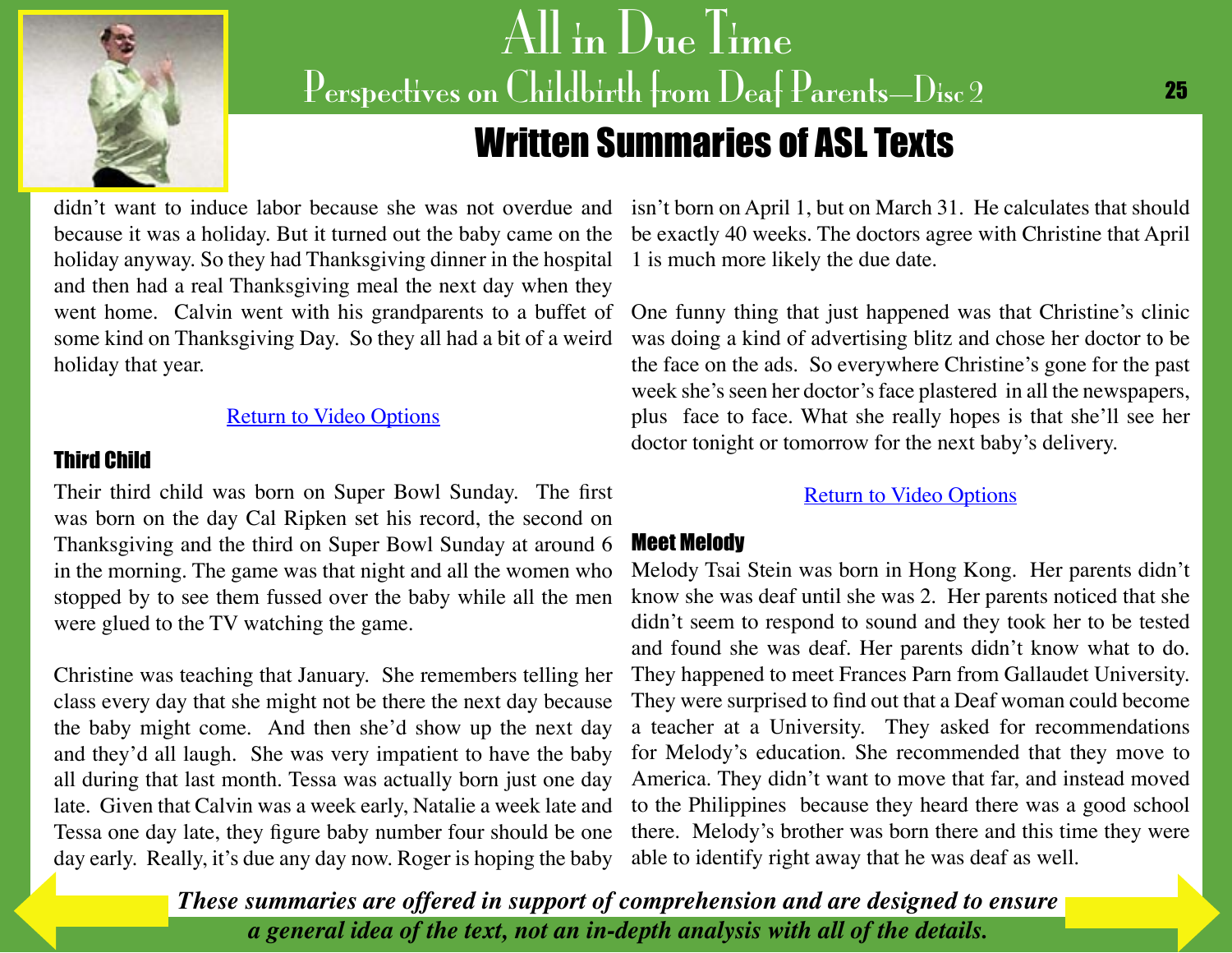<span id="page-25-0"></span>

### Written Summaries of ASL Texts

at Philippines Association for the Deaf. She attended for a couple of years and her parents started looking for other options. Her parents had businesses in Hong Kong at the time and didn't want to give them up and move all the way to the United States. They stayed in Asia. They found another school in Singapore; a private Catholic school with a deaf program, and sent Melody there. Melody was unhappy there as well. The teachers were very strict even to the extent of spanking kids if they didn't have their homework done.

and allowing them to stay with relatives there. When he visited information to understand who he is. the school, he didn't like what he saw and decided to go to Berkeley, California to check out their Deaf School. He met the superintendent of the school, liked what he saw there and decided that he would send the kids to that school. They moved to the United States in the fall of 1980.

When they went to take the kids to school that fall, they found the Berkeley campus closed and locked. The school had moved to Fremont that summer. Melody remembers how Fremont was really out in the country at that time, with nothing around it. graduated and went to RIT for 2 years. Then she transferred there and he'd recommend Gallaudet to anyone!

Neither Melody nor her parents were happy with her education to Gallaudet. Her brother was entering Gallaudet at the same time. She stayed at Gallaudet for 2 years and met Russell there. She was homesick for California and moved back home and graduated from San Francisco State University. She and Russell moved to Sioux Falls about 5 years ago.

> They have two children, Taysia Ariel, 3 1/2; and Rylan Blake, 1 1/2.

#### [Return to Video Options](#page-10-0)

#### Meet Russell

Her father considered transferring the kids to a school in Hawaii his wife's. He's from New York and that should give us enough Russell doesn't have a life story that's nearly as interesting as

She went to the school in Fremont and stayed for 12 years. She in 4 years. He just wants people to know that he had a great time Russell went to the Lexington School for the Deaf. He's from a Deaf family. After he'd been at the school for a couple of years, his parents decided to leave New York. They had allergies and wanted to be in a different climate. They moved to Florida (Russ explains how he's seen a new name sign for Florida, but he prefers using FLA the way he's always done). He attended and graduated from a mainstream public school. The reason he went to a public school is that the school for the deaf in Florida… well….sucked. After that, he went to Gallaudet and graduated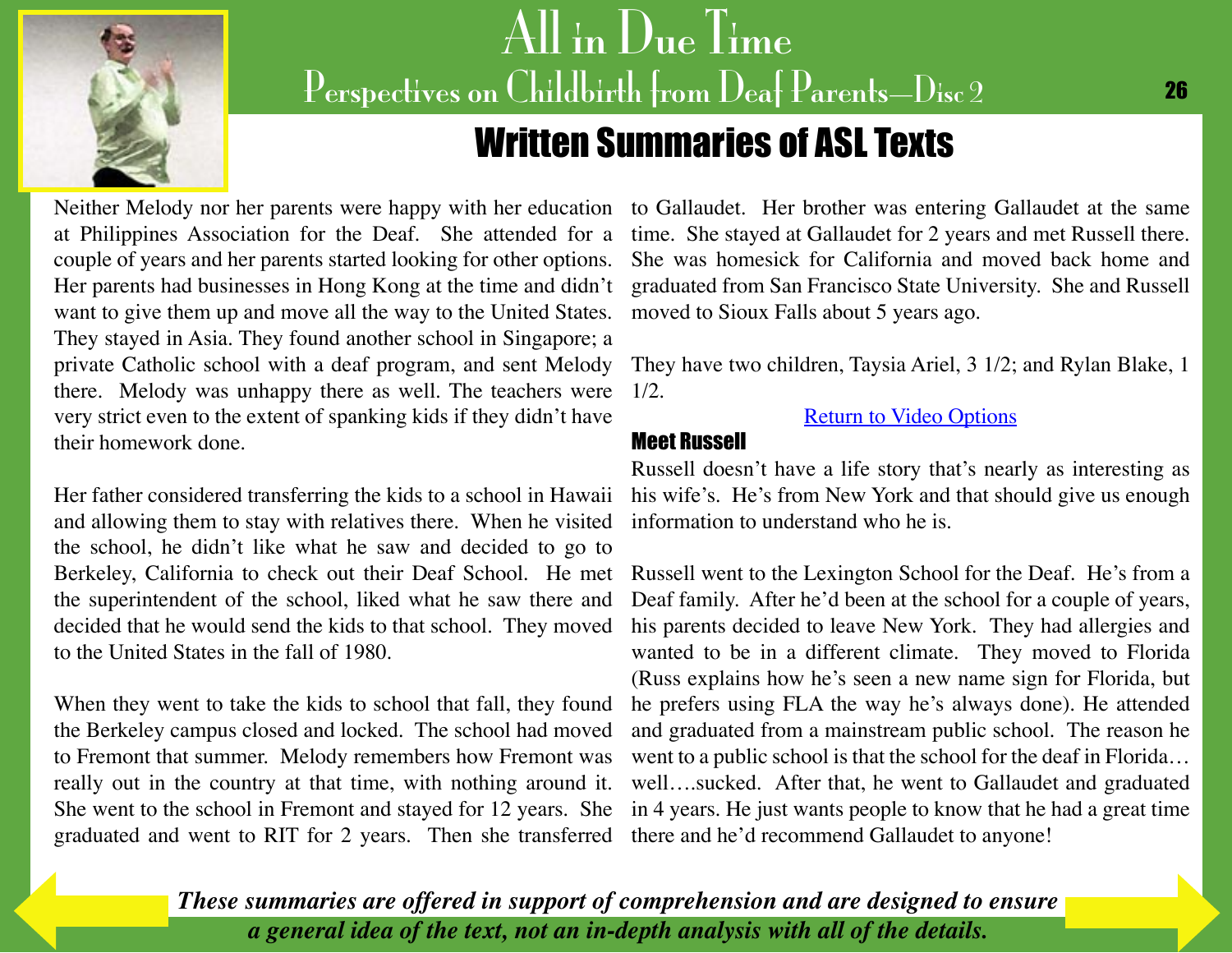<span id="page-26-0"></span>

### Written Summaries of ASL Texts

Russell met Melody after he graduated. He was a Teaching Assistant to several professors in the Business Administration program. He noticed Melody and thought he might want to ask her out. They eventually were set up on a blind date that ended up lasting 12 hours. He's not sure there's enough tape to talk about everything that happened, but he wants to give us an idea of just how exciting that date was.

For reasons he doesn't explain, he and Melody were actually at a restaurant and as part of the date they were handcuffed together. Unfortunately for Melody, her left hand was cuffed to Russ's right – and she's left-handed. It was incredibly frustrating for her and Russ because every time she tried to sign she'd have to use the hand cuffed to him, which was not very pleasant. Luckily for Russ, he's left handed as well so he had no problem signing or eating, but his right hand was always being jerked up and down at the same time because Melody would be signing to him, although she was able to eat with her right hand. To make a long story short, they ended up getting married in San Francisco (not Sioux Falls, even though both places had the same name sign), at the Palace of Fine Arts. Interestingly, the wedding also took 12 hours. They have several incidences of number repetition in their relationship that they'll explain more as they go. One year later, they had their first child in Sioux Falls. They wish it could

have been in California, but unfortunately it didn't work out that way.

[Return to Video Options](#page-10-0)

#### Birth Story

When they got pregnant the first time, the Steins were living in an apartment and had a dog. Melody was concerned about their dog, which got all their attention. She learned that dogs can start to bite once a new baby is brought into the house.

The moved into a house with more room for a family. The pregnancy was really awful. She really felt helpless a lot and that was not something she cared for. She had morning sickness for 6 months. She missed a lot of work. Then she went back to California for a friend's wedding and suddenly felt better. She teased Russ and said that it was being back home that did the trick. She continued to tease Russ and told him they had to move back there. Russ thinks it's because she got out of the meat and potatoes Midwest and to San Francisco where she could get some good Asian food. Melody agrees that it's hard to get Chinese food in South Dakota.

Around her  $9<sup>th</sup>$  month, she began to experience morning sickness again. For the first time, she was scared and unsure about what to expect. She wanted to know how she would know when she was ready to have the baby. She asked an interpreter who worked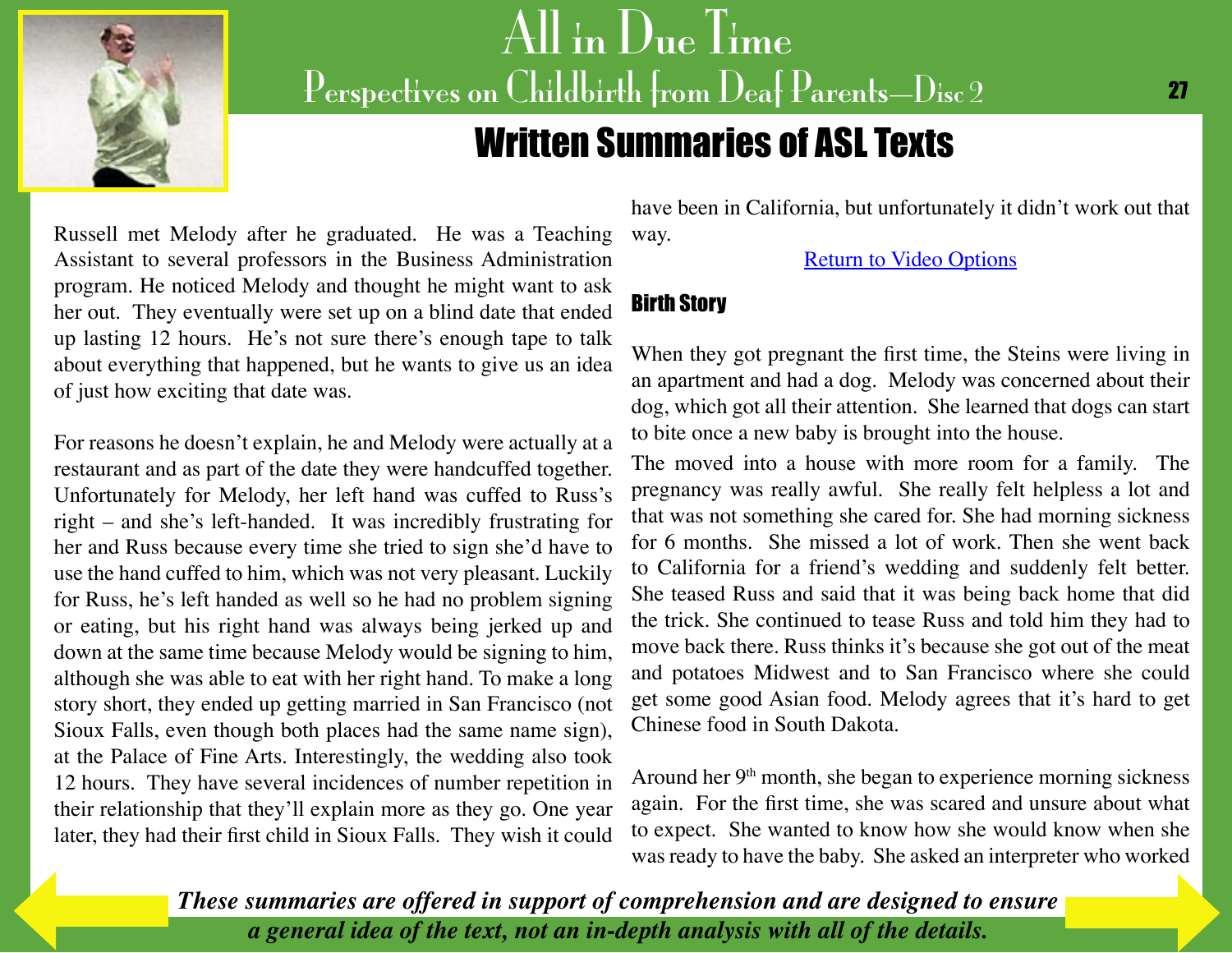<span id="page-27-0"></span>

### Written Summaries of ASL Texts

was going to interpret for the delivery. Russ explains that the reason they were feeling so uninformed is because they never took Lamaze class. Because Melody went to California, the timing was never right to schedule classes. They did schedule a date and time for a class late in the pregnancy and ironically, that was the day she ended up having the baby. So they ended up not needing it after all. When Melody got to the hospital, the doctor asked her if she'd taken Lamaze class. This was around 11:00 a.m., a few hours from when they had actually scheduled her class. She said she'd not had the chance yet. The doctor gave her some information about the techniques to use – and it turned out to be simple enough that they felt like they didn't really miss anything by not taking the class. And they saved \$50 in the process.

What Melody didn't know much about was how much labor would hurt. The contractions were very painful and she had to have an epidural. She had no idea the needle would be so huge. Luckily she couldn't see the shot happen, but she sure felt the pain. Even after the shot, she felt only half of her was numbed and she could still feel pain. When she complained to the doctor, he asked her if the pain was less than before. Given that the pain was, indeed, less than before, she didn't take it any further. She

nights at relay what she should expect because the interpreter was in labor for 6 hours. They didn't want to know the sex of had a lot of experience with labor and delivery. The interpreter the baby until it was born, so they found out after the birth that the baby was a girl.

> They decided to name the girl Taysia for a specific reason. A co-worker of Russ had had a baby girl just before they did. She named the baby Aysia and Russ really liked that name. He thought it was like a combination of an Asian and American name. Melody wanted a name that was different than the other baby. So they took the first letter of Melody's maiden name (Tsai) and combined it to make Taysia.

> Russ explains a little more about one part of the event. Most Deaf couples they know have the interpreter in the room with them when the baby is born. They only had an interpreter when they were first admitted to the hospital. The reason they decided not to have an interpreter in the delivery room with them was that Russ could speak well enough to be understood and reads lips very well. He was really used to managing well without an interpreter. They asked the interpreter to leave for the actual delivery. The interpreter was gracious about it and left them willingly. It's not that they wanted to be rude, but Melody really wanted her privacy. It turned out that really, they got along fine without an interpreter. In Russ's opinion, you really don't need one because a lot of what the nurses are talking about involves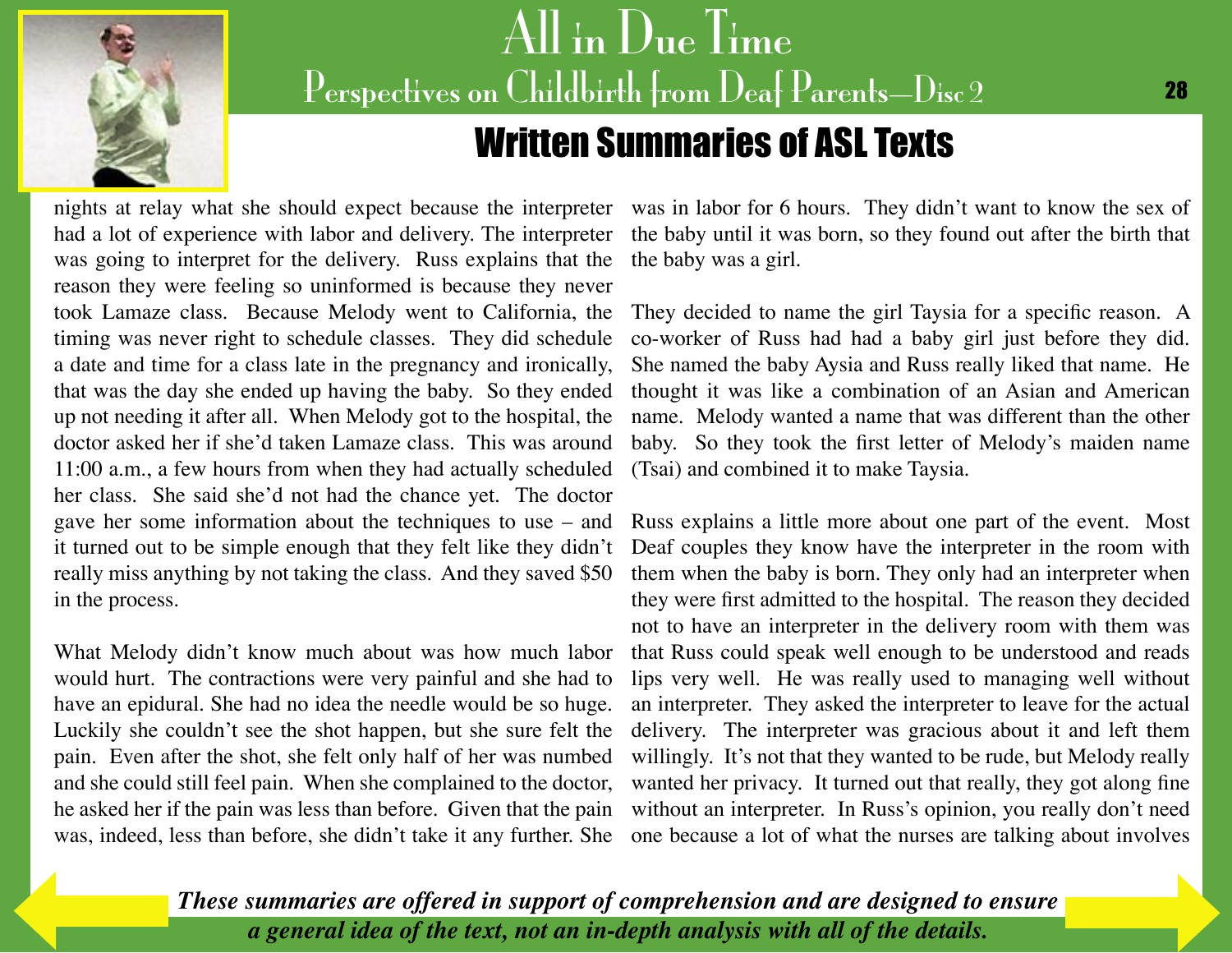<span id="page-28-0"></span>

### Written Summaries of ASL Texts

demonstration. For example, they could easily understand when Their son's name is Rylan Blake Stein. His name has a story as the nurse was coaching Melody on her breathing. They were mostly giving instructions on physical behavior and Russ could figure it out as they went along. It was really fun.

One more note about the birth. The baby was born 8/12/99. Back to the number coincidences, Russ explains that he was born on 8/4. If you add 8 to 4, you get 12. Melody was born on 11/12 – once again 12 seems to be the recurring number in their lives. Their dog was born  $8/3$ , and  $3 \times 4 = 12$ . And the mystery of the numbers doesn't stop there, but first the story of baby #2.

Of course they wanted to try to have a playmate for their daughter. Two years later, their son was born. Melody's second pregnancy was easier although she did experience morning sickness again. The doctor who delivered their first baby was a man. Melody wanted a female obgyn for this delivery. They found a female but unfortunately, she had the baby on a Saturday and the doctor on call was male, so she hasn't gotten to experience what it's like to work with a female doctor. The baby was born on Russ's birthday, August  $4<sup>th</sup>$ . So the number mystery continues. November and August seem to be their lucky months. Now they (and all their friends) know that November is a very "interesting" month for them.

well. Russ's father's name was Robert Bruce Stein. He passed away about three years ago from a heart attack. His father was only 56 when he died and he and Russ had been very close. They wanted to name the baby after his father in some way but thought the name Robert was too old fashioned (not to offend anyone out there who happens to be named Robert.) So they decided to use the initials RBS instead and that's how Rylan got his name.

Now that Rylan has the same birthday as Russ, Russ knows he'll never have the attention on his birthday again. Everyone will be focused on celebrating Rylan, which he deserves, but Russ knows not to expect to be the center of attention any more.

[Return to Video Options](#page-10-0)